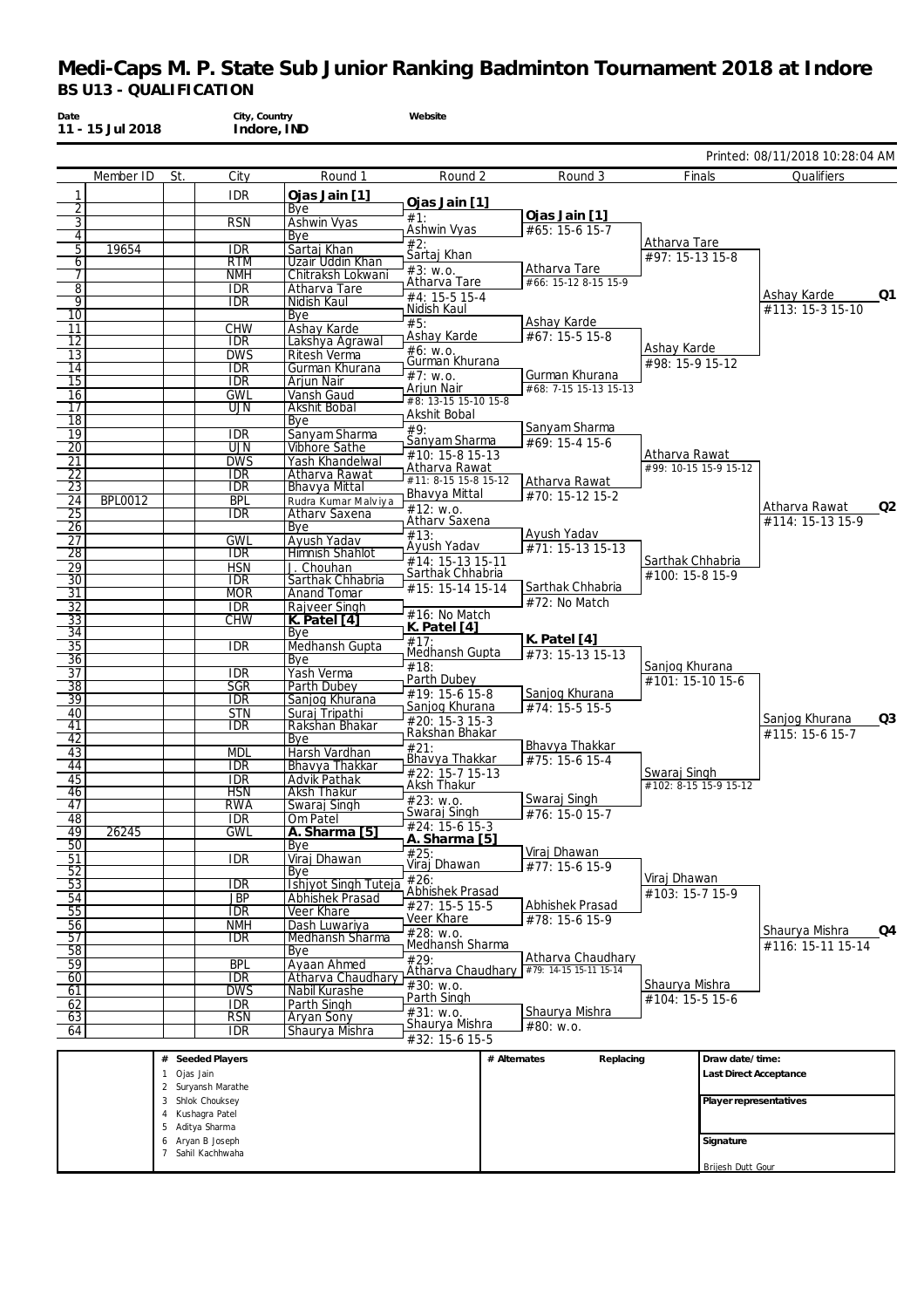| Date                    | 11 - 15 Jul 2018 |                           | City, Country<br>Indore, IND      |                                        | Website                                |              |                                   |                        |                          |                                         |
|-------------------------|------------------|---------------------------|-----------------------------------|----------------------------------------|----------------------------------------|--------------|-----------------------------------|------------------------|--------------------------|-----------------------------------------|
|                         |                  |                           |                                   |                                        |                                        |              |                                   |                        |                          | Printed: 08/11/2018 10:28:04 AM         |
|                         | Member ID        | St.                       | City                              | Round 1                                | Round 2                                |              | Round 3                           |                        | Finals                   | Qualifiers                              |
| 65<br>66                | <b>BPL0075</b>   |                           | <b>IDR</b><br><b>GWL</b>          | Karan Chochan<br>Deep Das              | Deep Das                               |              |                                   |                        |                          |                                         |
| 67                      |                  |                           | <b>UJN</b>                        | Siddhant Jain                          | #33: 15-9 15-5                         |              | Siddhant Jain                     |                        |                          |                                         |
| 68                      |                  |                           | <b>IDR</b>                        | Geet Lulla                             | Siddhant Jain<br>$#34:$ W.O.           |              | #81: 15-6 15-11                   | Siddhant Jain          |                          |                                         |
| 69                      |                  |                           | <b>IDR</b>                        | Krish Sharma                           | G. Khanuja                             |              |                                   | #105: 15-6 15-9        |                          |                                         |
| 70<br>71                |                  |                           | <b>DWS</b>                        | G. Khanuia<br>Bye                      | #35: 15-11 15-8                        |              | G. Khanuja                        |                        |                          |                                         |
| 72                      |                  |                           | <b>IDR</b>                        | <b>Hardik Shaiv</b>                    | Hardik Shaiv                           |              | #82: 15-13 15-13                  |                        |                          | Q5<br>Siddhant Jain                     |
| 73                      |                  |                           | <b>HSN</b>                        | S. Singh                               | #36:<br>S. Singh                       |              |                                   |                        |                          | #117: 15-5 15-7                         |
| 74<br>75                |                  |                           | <b>IDR</b><br><b>RSN</b>          | Yug Jaiswal<br>Siddhant Choudharv      | #37: 15-8 15-14                        |              | Abhyuday Mohanty                  |                        |                          |                                         |
| 76                      |                  |                           | <b>IDR</b>                        | Abhyuday Mohanty                       |                                        |              | Abhyuday Mohanty #83: 15-8 15-7   |                        |                          |                                         |
| 77                      |                  |                           |                                   | Bye                                    | #38: 15-7 15-11<br>Mayank Sharma       |              |                                   | #106: 15-7 15-7        | S. Kachhwaha [7]         |                                         |
| 78<br>79                |                  |                           | idr                               | Mayank Sharma<br>Bye                   | #39:                                   |              | S. Kachhwaha [7]                  |                        |                          |                                         |
| 80                      |                  |                           | <b>MDL</b>                        | S. Kachhwaha [                         |                                        |              | S. Kachhwaha [7] #84: 15-9 15-12  |                        |                          |                                         |
| 81                      |                  |                           | <b>IDR</b>                        | Tanmay Mishra                          | #40:<br>Devansh Lamba                  |              |                                   |                        |                          |                                         |
| 82<br>83                |                  |                           | CHW<br><b>HSN</b>                 | Devansh Lamba<br>Manav Singh           | #41: 12-15 15-14 15-12                 |              | Devansh Lamba                     |                        |                          |                                         |
| 84                      |                  |                           | <b>IDR</b>                        | Praman Chabra                          | Praman Chabra                          |              | #85: 15-6 15-4                    |                        |                          |                                         |
| 85                      |                  |                           | <b>IDR</b>                        | Vedant Batra                           | #42: 15-14 15-11<br>Vedant Batra       |              |                                   | Vedant Batra           | #107: 15-9 13-15 15-8    |                                         |
| 86<br>87                |                  |                           | <b>MOR</b>                        | Avneesh Tomar<br>Bye                   | #43: w.o.                              |              | Vedant Batra                      |                        |                          |                                         |
| 88                      |                  |                           | IDR                               | Avush Vishmai                          | Ayush Vishmai                          |              | #86: 15-3 15-2                    |                        |                          |                                         |
| 89                      |                  |                           | <b>BPL</b>                        | Tejas Wasney                           | #44:<br>Tejas Wasney                   |              |                                   |                        |                          | Rajas Pingle<br>Q6<br>#118: 15-13 15-14 |
| 90                      |                  |                           | <b>IDR</b>                        | Avi Jain                               | #45: 15-7 9-15 15-5                    |              | Rajas Pingle                      |                        |                          |                                         |
| 91<br>$\overline{92}$   | 27098            |                           | <b>IDR</b><br><b>NMH</b>          | Rajas Pingle<br>Dash Jain              | Rajas Pingle                           |              | #87: 15-4 15-11                   |                        |                          |                                         |
| 93                      |                  |                           |                                   | Bye                                    | #46: W.0.<br>Tejas Lamdhade            |              |                                   | Rajas Pingle           |                          |                                         |
| 94                      |                  |                           | idr                               | Tejas Lamdhade                         | #47:                                   |              | S. Chouksey [3]                   | #108: 15-8 15-5        |                          |                                         |
| 95<br>96                |                  |                           | <b>JBP</b>                        | Bye<br>S. Chouksey [3]                 | S. Chouksey [3]                        |              | #88: 15-14 11-15 15-10            |                        |                          |                                         |
| 97                      |                  |                           | <b>GWL</b>                        | Siddharth S                            | #48:                                   |              |                                   |                        |                          |                                         |
| 98                      |                  |                           | RWA                               | <b>Arijeet Singh</b>                   | Arijeet Singh<br>#49: 15-9 15-13       |              | Arijeet Singh                     |                        |                          |                                         |
| 99<br>100               |                  |                           | <b>MDL</b><br><b>IDR</b>          | Vansh Shrivastava<br>Lakshya Tripathi  | Lakshya Tripathi                       |              | #89: 15-14 15-9                   |                        |                          |                                         |
| 101                     |                  |                           | <b>IDR</b>                        | Ujjawal Kamrola                        | #50: 15-12 15-5                        |              |                                   | Arijeet Singh          |                          |                                         |
| 102                     | 27070            |                           | UJN                               | Vaibhav Jadia                          | Vaibhav Jadia<br>#51: 15-6 15-9        |              | Vaibhav Jadia                     | #109: 15-4 11-15 15-14 |                          |                                         |
| 103<br>104              |                  |                           | <b>IDR</b>                        | Bye                                    | Shiv ansh Khandelwal                   |              | #90: 15-2 15-0                    |                        |                          |                                         |
| 105                     |                  |                           | <b>IDR</b>                        | Shiv ansh Khandelwal<br>Mahendra Singh | #52:                                   |              |                                   |                        |                          | Arijeet Singh<br>Q7                     |
| 106                     |                  |                           | <b>MOR</b>                        | Mayank Chaursia                        | Mayank Chaursia                        |              | Mayank Chaursia                   |                        |                          | #119: 15-8 15-12                        |
| 107<br>108              | 29802            |                           | <b>DWS</b>                        | Daksh Rana<br>Avush Sinha              | #53: 15-13 15-11<br>Daksh Rana         |              | #91: 15-10 11-15 15-13            |                        |                          |                                         |
| 109                     |                  |                           | <b>IDR</b>                        | Bye                                    | #54: 15-11 15-3                        |              |                                   | Mayank Chaursia        |                          |                                         |
| 110                     |                  |                           | <b>IDR</b>                        | Nishant Reddy                          | Nishant Reddy<br>#55:                  |              | A. Joseph [6]                     | #110: 15-8 11-15 15-10 |                          |                                         |
| 111                     |                  |                           |                                   | Bye                                    | A. Joseph [6]                          |              | #92: 15-7 15-8                    |                        |                          |                                         |
| 112<br>$\overline{113}$ |                  |                           | <b>HSN</b><br><b>IDR</b>          | A. Joseph [6]<br>Saksham Jain          | #56:                                   |              |                                   |                        |                          |                                         |
| 114                     |                  |                           | <b>RSN</b>                        | Apoory Jain                            | Saksham Jain<br>#57: 13-15 15-12 15-11 |              | Saksham Jain                      |                        |                          |                                         |
| $\overline{115}$        |                  |                           | <b>NMH</b>                        | Shoury a Singh Bawal                   | Shoury a Singh Bawal                   |              | #93: 15-6 15-12                   |                        |                          |                                         |
| 116<br>$\overline{117}$ |                  |                           | <b>IDR</b><br><b>IDR</b>          | <b>Rhythm Beniwal</b><br>Y. Jamli      | #58: 15-12 15-7                        |              |                                   | Abhinav Sahu           |                          |                                         |
| 118                     |                  |                           | <b>CHW</b>                        | Abhinav Sahu                           | Abhinav Sahu<br>#59: W.0.              |              | Abhinav Sahu                      |                        | #111: 9-15 15-14 15-8    |                                         |
| 119                     |                  |                           |                                   | Bye                                    | Ashwin Nair                            |              | #94: 15-9 15-9                    |                        |                          |                                         |
| 120<br>$\overline{121}$ | <b>BPL0074</b>   |                           | <b>IDR</b><br><b>GWL</b>          | Ashwin Nair<br>Agad Baveja             | #60:                                   |              |                                   |                        |                          | Q8<br>Agad Baveja                       |
| $\overline{122}$        |                  |                           | <b>IDR</b>                        | Muralikrishna A                        | Agad Baveja                            |              | Agad Baveja                       |                        |                          | #120: 15-4 15-11                        |
| 123                     |                  |                           | IDR                               | Kirtan Patidar                         | #61: 15-1 15-3<br>Aadarsh Raj Patel    |              | #95: 15-7 15-7                    |                        |                          |                                         |
| 124<br>125              |                  |                           | DWS                               | Aadarsh Raj Patel<br>Bye               | $#62: 10-15 15-11 15-12$               |              |                                   | Agad Baveja            |                          |                                         |
| 126                     |                  |                           | <b>IDR</b>                        | Aarush Bhate                           | Aarush Bhate                           |              |                                   | #112: 15-8 15-9        |                          |                                         |
| 127                     |                  |                           |                                   | Bye                                    | #63:<br>S. Marathe [2]                 |              | S. Marathe [2]<br>#96: 15-12 15-6 |                        |                          |                                         |
| 128                     |                  |                           | <b>JBP</b>                        | S. Marathe [2]                         | #64:                                   |              |                                   |                        |                          |                                         |
|                         |                  | #                         | Seeded Players                    |                                        |                                        | # Alternates | Replacing                         |                        | Draw date/time:          |                                         |
|                         |                  | Ojas Jain<br>$\mathbf{1}$ | Suryansh Marathe                  |                                        |                                        |              |                                   |                        | Last Direct Acceptance   |                                         |
|                         |                  | $\overline{2}$            | 3 Shlok Chouksey                  |                                        |                                        |              |                                   |                        | Player representatives   |                                         |
|                         |                  | $\overline{4}$            | Kushagra Patel                    |                                        |                                        |              |                                   |                        |                          |                                         |
|                         |                  | 5                         | Aditya Sharma                     |                                        |                                        |              |                                   |                        |                          |                                         |
|                         |                  | 6                         | Aryan B Joseph<br>Sahil Kachhwaha |                                        |                                        |              |                                   |                        | Signature                |                                         |
|                         |                  |                           |                                   |                                        |                                        |              |                                   |                        | <b>Brijesh Dutt Gour</b> |                                         |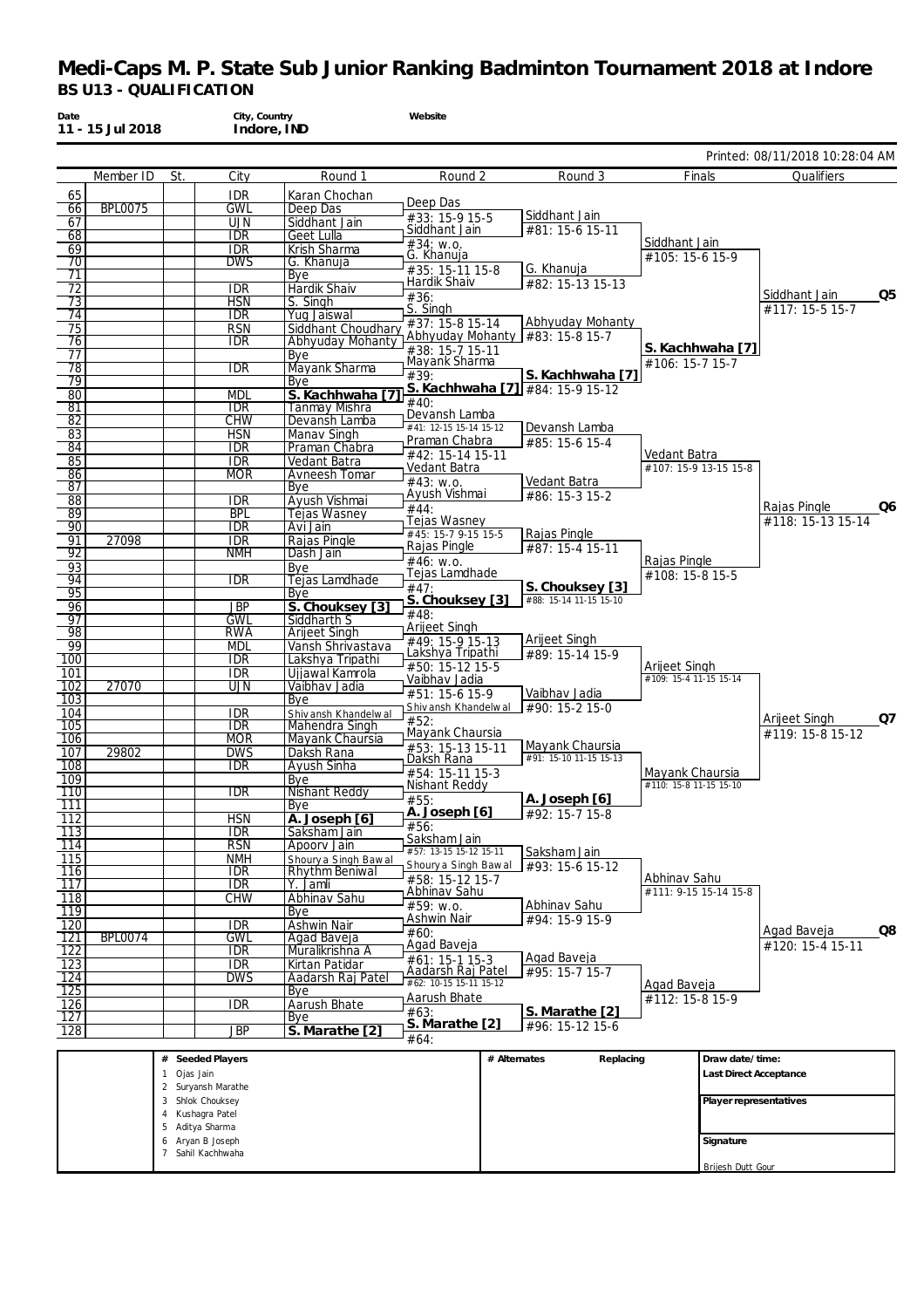# **Medi-Caps M. P. State Sub Junior Ranking Badminton Tournament 2018 at Indore** *BS U13*

| Date           | 11 - 15 Jul 2018 |           | City, Country<br>Indore, IND |                                  | Website                            |                                     |                                       |                                       |
|----------------|------------------|-----------|------------------------------|----------------------------------|------------------------------------|-------------------------------------|---------------------------------------|---------------------------------------|
|                |                  |           |                              |                                  |                                    |                                     |                                       | Printed: 08/11/2018 10:28:44 AM       |
|                | Member ID        | St.       | City                         | Round 1                          | Round 2                            | Quarterfinals                       | Semifinals                            | Final                                 |
| $\mathbf{1}$   | 18088            |           | idr                          | Mantra Soneja [1]                |                                    |                                     |                                       |                                       |
| $\overline{2}$ |                  | Q         | <b>RWA</b>                   | Arijeet Singh                    | Mantra Soneja [1]<br>#1: 21-5 21-5 |                                     |                                       |                                       |
| 3              |                  | Q         | <b>IDR</b>                   | Shaurya Mishra                   |                                    | Mantra Soneja [1]<br>#17: 21-4 21-6 |                                       |                                       |
| 4              | <b>BPL0017</b>   |           | <b>BPL</b>                   | Harshul Narang                   | Shaurya Mishra<br>#2: 21-14 24-22  |                                     |                                       |                                       |
| 5              | <b>BPL0009</b>   |           | <b>BPL</b>                   | Y. Kolli [7]                     |                                    |                                     | Mantra Soneja [1]<br>#25: 21-12 21-13 |                                       |
| 6              |                  | WC        | <b>IDR</b>                   | Naivaidhya Tonde                 | Y. Kolli [7]<br>#3: 21-15 21-17    |                                     |                                       |                                       |
| $\overline{7}$ |                  |           | <b>DWS</b>                   | Tejas Barod                      |                                    | Tejas Barod<br>#18: 21-16 21-19     |                                       |                                       |
| 8              |                  |           | GWL                          | Mridul Biryani                   | Tejas Barod<br>#4: 23-21 21-15     |                                     |                                       |                                       |
| 9              | <b>BPL0014</b>   |           | <b>BPL</b>                   | Ishaan Pant [4]                  |                                    |                                     |                                       | Mantra Soneja [1]<br>#29: 21-10 21-13 |
| 10             | ASK0001          |           | GWL                          | Y. Raghuvanshi                   | Ishaan Pant [4]<br>#5: 21-6 21-3   |                                     |                                       |                                       |
| 11             | 27098            | Q         | <b>IDR</b>                   | Rajas Pingle                     |                                    | Vansh Bansal<br>#19: 21-9 21-7      |                                       |                                       |
| 12             | 16892            |           | <b>IDR</b>                   | Vansh Bansal                     | Vansh Bansal<br>#6: 21-10 21-12    |                                     |                                       |                                       |
| 13             | 24225            |           | <b>GWL</b>                   | P. Golash [6]                    |                                    |                                     | P. Golash [6]<br>#26: 21-19 22-20     |                                       |
| 14             |                  | Q         | <b>UJN</b>                   | Siddhant Jain                    | P. Golash [6]<br>#7: 24-22 21-8    |                                     |                                       |                                       |
| 15             | <b>BPL0008</b>   |           | <b>BPL</b>                   | Chetan Kolli                     |                                    | P. Golash [6]<br>#20: 21-6 21-9     |                                       |                                       |
| 16             |                  |           | <b>IDR</b>                   | Aditya Punekar                   | Aditya Punekar<br>#8: 21-17 21-15  |                                     |                                       |                                       |
| 17             |                  |           | <b>IDR</b>                   | Aryan Gupta                      |                                    |                                     |                                       | Adityom Joshi [2]<br>#32: 21-13 21-19 |
| 18             |                  |           | <b>BPL</b>                   | Sarthak Maran                    | Aryan Gupta<br>#9: 21-11 21-7      |                                     |                                       |                                       |
| 19             | <b>BPL0074</b>   | Q         | <b>GWL</b>                   | Agad Baveja                      |                                    | Dev Kumawat [8]<br>#21: 21-14 21-12 |                                       |                                       |
| 20             | 21228            |           | GWL                          | Dev Kumawat [8] #10: 21-16 21-14 | Dev Kumawat [8]                    |                                     |                                       |                                       |
| 21             | 24801            |           | <b>GWL</b>                   | Ranveer Silawat                  |                                    |                                     | Dev Kumawat [8]                       |                                       |
| 22             |                  | Q         | CHW                          | Ashay Karde                      | Ashay Karde                        |                                     | #27: 21-18 21-11                      |                                       |
| 23             |                  | <b>WC</b> | <b>IDR</b>                   | Shabda Prasad                    | #11: 21-12 21-6                    | Yash Dave [3]                       |                                       |                                       |
| 24             | <b>BPL0011</b>   |           | <b>BPL</b>                   | Yash Dave [3]                    | Yash Dave [3]                      | #22: 22-20 23-21                    |                                       |                                       |
| 25             | 27092            |           | <b>IDR</b>                   | Aaditva Jain                     | #12: 21-4 21-6                     |                                     |                                       | Adityom Joshi [2]                     |
|                | <b>BPL0073</b>   |           |                              |                                  | Aaditya Jain                       |                                     |                                       | #30: 21-14 21-12                      |
| 26             |                  |           | <b>BPL</b>                   | Prabhav Barwad                   | #13: 21-8 21-11                    | Aaditya Jain                        |                                       |                                       |
| 27             |                  | Q         | <b>IDR</b>                   | Atharva Rawat                    | Atharva Rawat                      | #23: 21-15 21-8                     |                                       |                                       |
| 28             | 24800            |           | <b>GWL</b>                   | U. Mourya [5]                    | #14: 21-12 21-16                   |                                     | Adityom Joshi [2]                     |                                       |
| 29             | <b>BPL0072</b>   |           | <b>BPL</b>                   | Aryan Sharma                     | Sanjog Khurana                     |                                     | #28: 21-11 21-6                       |                                       |
| 30             |                  | Q         | <b>IDR</b>                   | Sanjog Khurana                   | #15: 21-16 21-8                    | Adityom Joshi [2]                   |                                       |                                       |
| 31             | 26682            |           | <b>GWL</b>                   | Prakhar Shrivastava              | Adityom Joshi [2]                  | #24: 21-7 21-9                      |                                       |                                       |
| 32             | 29147            |           | <b>IDR</b>                   | Adityom Joshi [2] #16: 21-4 21-8 |                                    |                                     |                                       |                                       |

**Position 3-4 P. Golash [6]**

**Dev Kumawat [8] P. Golash [6]** #31: 21-23 21-17 21-14

| Seeded Players<br>#        | # Lucky Losers | Replacing | Draw date/time:               |
|----------------------------|----------------|-----------|-------------------------------|
| Mantra Soneja              |                |           | <b>Last Direct Acceptance</b> |
| 2 Adityom Joshi            |                |           |                               |
| Yash Dave<br>3             |                |           | Player representatives        |
| Ishaan Pant                |                |           |                               |
| 5 Utkarsh Mourya           |                |           |                               |
| Prajjwal Golash<br>$\circ$ |                |           | Signature                     |
| Yuvan Krishna Kolli        |                |           |                               |
| Dev Kumawat<br>8           |                |           | <b>Brijesh Dutt Gour</b>      |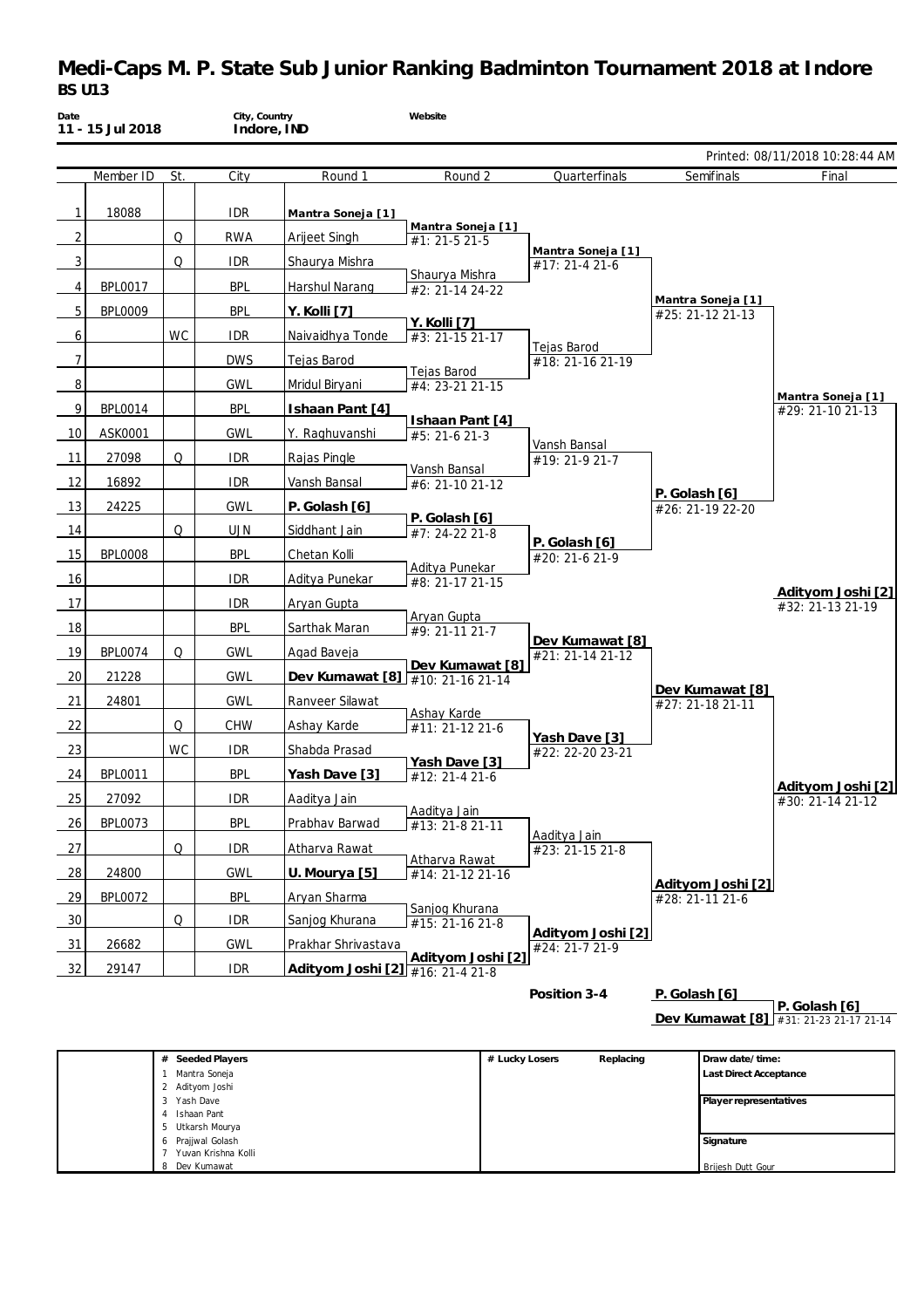|                       | 11 - 15 Jul 2018 |                  | Indore, IND              |                                    |                                    |                                                      |                                         |                                 |
|-----------------------|------------------|------------------|--------------------------|------------------------------------|------------------------------------|------------------------------------------------------|-----------------------------------------|---------------------------------|
|                       |                  |                  |                          |                                    |                                    |                                                      |                                         | Printed: 08/11/2018 10:29:09 AM |
|                       | Member ID        | St.              | City                     | Round 1                            | Round 2                            | Round 3                                              | <b>Finals</b>                           | Qualifiers                      |
| 1<br>2                | <b>BPL0015</b>   |                  | <b>BPL</b>               | Adeen Khan [1]<br>Bve              | Adeen Khan [1]                     |                                                      |                                         |                                 |
| $\overline{3}$        |                  |                  | <b>MDL</b>               | Aakriti Singour                    | #1:                                | Adeen Khan [1]                                       |                                         |                                 |
| $\overline{4}$        |                  |                  | IDR                      | Arisha Baliyan                     | Arisha Baliyan                     | #33: 15-8 15-11                                      |                                         |                                 |
| 5 <sup>1</sup>        | 27096            |                  | <b>IDR</b>               | Priyanka Gupta                     | #2: 15-9 15-7<br>Priyanka Gupta    |                                                      | Adeen Khan [1]<br>#49: 15-12 10-15 15-7 |                                 |
| 6                     | 28335            |                  | <b>BPL</b>               | Taabia Khan                        | #3: 11-15 15-8 15-7                | Priyanka Gupta                                       |                                         |                                 |
| 7                     |                  |                  | <b>IDR</b><br><b>JBP</b> | Ritika Khabya<br>Ishwi Naidu       | Ishwi Naidu                        | #34: 15-4 15-4                                       |                                         |                                 |
| $\,8\,$<br>9          |                  |                  | <b>DWS</b>               | Dishita Banthia                    | #4: 15-12 15-11                    |                                                      |                                         | Niharika Sant<br>Q1             |
| 10                    |                  |                  | <b>IDR</b>               | Sanika Jagdale                     | Sanika Jagdale                     |                                                      |                                         | #57: 6-15 15-14 15-12           |
| 11                    |                  |                  | <b>BPL</b>               | Manya Wankhede                     | #5: 15-1 15-4<br>Niharika Sant     | Niharika Sant<br>#35: 15-5 15-10                     |                                         |                                 |
| 12                    |                  |                  | <b>IDR</b>               | Niharika Sant                      | #6: W.O.                           |                                                      | Niharika Sant                           |                                 |
| 13<br>14              |                  |                  | <b>IDR</b><br><b>RSN</b> | Ipshita Gupta<br>Aadityaa Sharma   | Ipshita Gupta                      |                                                      | #50: 15-12 15-14                        |                                 |
| 15                    |                  |                  | UJN                      | Shivalika Mishra                   | #7: 15-9 15-12                     | Shivalika Mishra                                     |                                         |                                 |
| 16                    |                  |                  | <b>IDR</b>               | Yuvika Gupta                       | Shivalika Mishra                   | #36: 15-3 15-4                                       |                                         |                                 |
| 17                    | 23282            |                  | <b>IDR</b>               | K. Chandani [3]                    | #8: w.o.<br>K. Chandani [3]        |                                                      |                                         |                                 |
| 18                    |                  |                  |                          | Bye                                | #9:                                | K. Chandani [3]                                      |                                         |                                 |
| 19<br>$\overline{20}$ |                  |                  | <b>NMH</b><br><b>IDR</b> | Bhavya Muchhal<br>Dheemahi Chouhan |                                    | Dheemahi Chouhan $\sqrt{\frac{437}{15}}$ 15-11 15-13 |                                         |                                 |
| 21                    |                  |                  | <b>BPL</b>               | Vanshika Kumari                    | #10: 15-4 15-11                    |                                                      | K. Chandani [3]                         |                                 |
| 22                    |                  |                  | <b>IDR</b>               | Aastha Sharma                      | Aastha Sharma                      |                                                      | #51: 15-5 15-6                          |                                 |
| $\overline{23}$       |                  |                  | <b>IDR</b>               | Fiza Rafi Shaikh                   | #11: 15-7 15-6<br>Lakshmi Satalkar | Lakshmi Satalkar<br>#38: 15-11 15-12                 |                                         |                                 |
| 24                    |                  |                  | <b>DWS</b>               | Lakshmi Satalkar                   | #12: 10-15 15-6 15-14              |                                                      |                                         | K. Chandani [3]<br>O2           |
| 25<br>26              |                  |                  | KTN<br><b>IDR</b>        | Samiksha Yadav<br>Ojaswini Dubey   | Ojaswini Dubey                     |                                                      |                                         | #58: 15-10 15-6                 |
| 27                    |                  |                  | <b>IDR</b>               | Priyanshi Kapoor                   | #13: 15-10 15-7                    | Ojaswini Dubey                                       |                                         |                                 |
| 28                    |                  |                  | UJN                      | Mudita Gautam                      | Mudita Gautam<br>#14: 15-12 15-5   | #39: 15-14 15-12                                     | Naudita Gupta                           |                                 |
| $\overline{29}$       | 28336            |                  | <b>BPL</b>               | Mysha Omer Khan                    | Mysha Omer Khan                    |                                                      | #52: 12-15 15-8 15-5                    |                                 |
| 30                    |                  |                  | <b>IDR</b>               | Jasmeet Kaur                       | #15: 7-15 15-13 15-8               | Naudita Gupta                                        |                                         |                                 |
| 31<br>$\overline{32}$ |                  |                  | <b>IDR</b><br><b>JBP</b> | Naudita Gupta<br>Serena Kori       | Naudita Gupta                      | $\#40: 15-515-8$                                     |                                         |                                 |
| $\overline{33}$       | 27086            |                  | <b>GWL</b>               | Onshi Rawat                        | #16: 15-6 15-7                     |                                                      |                                         |                                 |
| 34                    |                  |                  | <b>IDR</b>               | Rishika Jain                       | Rishika Jain<br>#17: 15-14 15-5    | A. Shahapurkar                                       |                                         |                                 |
| $\overline{35}$       |                  |                  | <b>IDR</b>               | A. Shahapurkar                     | A. Shahapurkar                     | #41: 15-14 15-5                                      |                                         |                                 |
| 36                    |                  |                  | <b>BPL</b>               | Kanishka Sanjeev                   | #18: 15-11 15-3                    |                                                      | A. Shahapurkar                          |                                 |
| $\overline{37}$<br>38 | 24339            |                  | <b>IDR</b><br><b>DWS</b> | Runi Sharma<br>Akshita Panchal     | Runi Sharma                        |                                                      | #53: 15-13 15-13                        |                                 |
| $\overline{39}$       |                  |                  | UJN                      | Anee Doshi                         | #19: 15-8 15-0                     | Runi Sharma                                          |                                         |                                 |
| 40                    |                  |                  | <b>IDR</b>               | Rudrakshi Soni                     | Rudrakshi Soni<br>#20: 15-14 15-10 | #42: 15-8 15-2                                       |                                         | Q3<br>A. Shahapurkar            |
| 41                    | <b>BPL0068</b>   |                  | <b>BPL</b>               | Kanak Yadav                        | Kanak Yadav                        |                                                      |                                         | #59: 15-9 15-5                  |
| 42<br>43              |                  |                  | <b>IDR</b><br><b>UJN</b> | Vedika Tomar<br>Labdhi Jain        | #21: 15-7 15-5                     | Aiyana Agrawal                                       |                                         |                                 |
| 44                    |                  |                  | <b>IDR</b>               | Aivana Agrawal                     | Aiyana Agrawal                     | #43: 15-6 15-6                                       |                                         |                                 |
| 45                    |                  |                  | JBP                      | Abhya Thakur                       | #22: 15-8 15-8<br>Krishika Reddy   |                                                      | Aiyana Agrawal<br>#54: 12-15 15-14 15-9 |                                 |
| 46                    |                  |                  | IDR                      | Krishika Reddy                     | #23: 15-10 15-6                    | T. Varma [4]                                         |                                         |                                 |
| 47                    | <b>BPL0019</b>   |                  | <b>IDR</b><br><b>BPL</b> | Bhakti Patil<br>T. Varma [4]       | T. Varma [4]                       | #44: 15-2 15-7                                       |                                         |                                 |
| 48<br>49              |                  |                  | <b>BPL</b>               | Ishita Arya                        | #24: 15-2 15-1                     |                                                      |                                         |                                 |
| 50                    |                  |                  | <b>IDR</b>               | Shreya Patel                       | Shreya Patel                       |                                                      |                                         |                                 |
| 51                    |                  |                  | <b>IDR</b>               | Saumya Mundra                      | #25: 15-6 15-7<br>Saumya Mundra    | Shreya Patel<br>#45: 15-4 15-3                       |                                         |                                 |
| 52                    |                  |                  | $\overline{\text{KTN}}$  | Bhagyashri Pyasi                   | #26: w.o.                          |                                                      | Shreya Patel                            |                                 |
| 53<br>54              |                  |                  | <b>HSN</b><br><b>IDR</b> | Sneha Pal<br>Aarohi Shukla         | Sneha Pal                          |                                                      | #55: 13-15 15-10 15-12                  |                                 |
| $\overline{55}$       |                  |                  | $\overline{\text{IDR}}$  | Krati Tiwari                       | #27: 15-12 15-12                   | Vinayaka Mishra                                      |                                         |                                 |
| 56                    |                  |                  | <b>UJN</b>               | Vinayaka Mishra                    | Vinayaka Mishra                    | #46: 15-6 15-14                                      |                                         | Shreya Patel<br>Q4              |
| 57                    |                  |                  | <b>IDR</b>               | Aahna Waswani                      | #28: w.o.<br>Aahna Waswani         |                                                      |                                         | #60: 15-11 15-9                 |
| $\overline{58}$<br>59 |                  |                  | <b>NMH</b><br><b>BPL</b> | Harita Mittal                      | #29: 15-11 15-9                    | Mahi Gupta                                           |                                         |                                 |
| 60                    |                  |                  | <b>IDR</b>               | Shrestha Goyal<br>Mahi Gupta       | Mahi Gupta                         | #47: 15-4 11-15 15-9                                 |                                         |                                 |
| 61                    |                  |                  | idr                      | Samriddhi Dixit                    | #30: 14-15 15-4 15-8               |                                                      | Mahi Gupta                              |                                 |
| 62                    |                  |                  | <b>JBP</b>               | Shrikriti Naidu                    | Shrikriti Naidu<br>#31: w.o.       | Palak Yadav [2]                                      | #56: 15-6 11-15 15-14                   |                                 |
| 63                    |                  |                  |                          | Bye                                | Palak Yadav [2]                    | #48: 15-4 13-15 15-12                                |                                         |                                 |
| 64                    | <b>BPL0022</b>   |                  | <b>BPL</b>               | Palak Yadav [2]                    | #32:                               |                                                      |                                         |                                 |
|                       |                  |                  | # Seeded Players         |                                    |                                    | # Alternates<br>Replacing                            | Draw date/time:                         |                                 |
|                       |                  | 1 Adeen Khan     |                          |                                    |                                    |                                                      |                                         | Last Direct Acceptance          |
|                       |                  | Palak Yadav<br>2 |                          |                                    |                                    |                                                      |                                         |                                 |
|                       |                  | 3 Keya Chandani  | Tanishka Mihi Varma      |                                    |                                    |                                                      |                                         | Player representatives          |
|                       |                  |                  |                          |                                    |                                    |                                                      |                                         |                                 |

**Signature** Brijesh Dutt Gour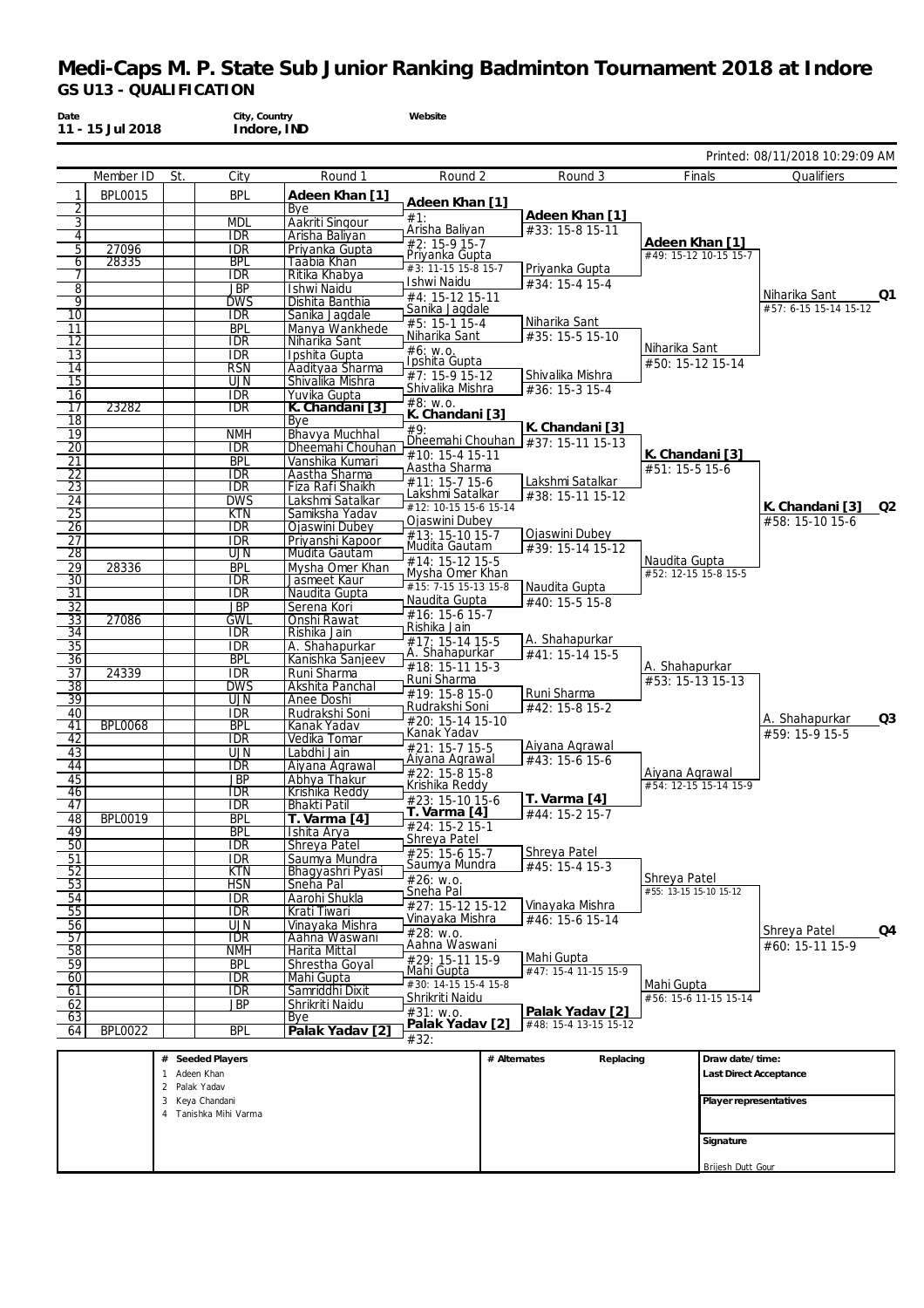# **Medi-Caps M. P. State Sub Junior Ranking Badminton Tournament 2018 at Indore** *GS U13*

| Date           | City, Country<br>11 - 15 Jul 2018<br>Indore, IND |     |            | Website            |                                       |                                        |                                       |                                             |
|----------------|--------------------------------------------------|-----|------------|--------------------|---------------------------------------|----------------------------------------|---------------------------------------|---------------------------------------------|
|                |                                                  |     |            |                    |                                       |                                        |                                       | Printed: 08/11/2018 10:30:37 AM             |
|                | Member ID                                        | St. | City       | Round 1            | Quarterfinals                         | Semifinals                             | Final                                 | Winner                                      |
| 1              | 21436                                            |     | <b>GWL</b> | Shara Mehta [1]    |                                       |                                        |                                       |                                             |
| 2              |                                                  | WC  | <b>IDR</b> | Prisha Gupta       | Shara Mehta [1]<br>#1: 21-14 21-9     |                                        |                                       |                                             |
| 3              |                                                  | Q   | <b>IDR</b> | Niharika Sant      |                                       | Shara Mehta [1]<br>#9: 21-12 21-14     |                                       |                                             |
| 4              | <b>BPL0010</b>                                   |     | <b>BPL</b> | Garima Sapre       | Garima Sapre<br>#2: 21-19 21-19       |                                        | Shara Mehta [1]                       |                                             |
| 5              | 25088                                            |     | <b>GWL</b> | Pranika Holkar [3] |                                       |                                        | #13: 21-13 21-17                      |                                             |
| 6              | <b>BPL0077</b>                                   |     | <b>BPL</b> | Anuskha Golash     | Pranika Holkar [3]<br>#3: 21-19 21-10 |                                        |                                       |                                             |
| $\overline{7}$ | 18086                                            |     | <b>IDR</b> | Aadhyaa Jain       |                                       | Aadhyaa Jain<br>#10: 16-21 21-18 21-12 |                                       |                                             |
| 8              | 23282                                            | Q   | <b>IDR</b> | Keya Chandani      | Aadhyaa Jain<br>#4: 21-15 21-17       |                                        |                                       |                                             |
| 9              |                                                  | Q   | <b>IDR</b> | A. Shahapurkar     |                                       |                                        |                                       | Aashita Dubey [2]<br>#16: 21-17 19-21 21-12 |
| 10             | <b>BPL0020</b>                                   |     | <b>BPL</b> | Sanjana Sharma     | A. Shahapurkar<br>#5: 21-12 21-13     |                                        |                                       |                                             |
| 11             |                                                  |     | <b>GWL</b> | Shree Ghosh        |                                       | P. Chaudhari [4]<br>#11: 21-10 21-13   |                                       |                                             |
| 12             | 15831                                            |     | <b>IDR</b> | P. Chaudhari [4]   | P. Chaudhari [4]<br>#6: 21-5 21-7     |                                        |                                       |                                             |
| 13             |                                                  | Q   | <b>IDR</b> | Shreya Patel       |                                       |                                        | Aashita Dubey [2]<br>#14: 21-14 21-18 |                                             |
| 14             |                                                  |     | <b>RWA</b> | Aishwarya Mishra   | Shreya Patel<br>#7: 21-10 21-15       |                                        |                                       |                                             |
| 15             | 24340                                            |     | <b>IDR</b> | Pearl Gaur         |                                       | Aashita Dubey [2]<br>#12: 21-6 21-9    |                                       |                                             |
| 16             | 21437                                            |     | <b>GWL</b> | Aashita Dubey [2]  | Aashita Dubey [2]<br>#8: 21-7 21-12   |                                        |                                       |                                             |
|                |                                                  |     |            |                    |                                       | Position 3-4                           | Aadhyaa Jain                          | P. Chaudhari [4]                            |
|                |                                                  |     |            |                    |                                       |                                        | P. Chaudhari [4]                      | #15: 21-13 21-12                            |

| Seeded Players<br>#    | # Lucky Losers | Replacing | Draw date/time:               |
|------------------------|----------------|-----------|-------------------------------|
| Shara Mehta            |                |           | <b>Last Direct Acceptance</b> |
| 2 Aashita Dubey        |                |           |                               |
| 3 Pranika Holkar       |                |           | Player representatives        |
| Paridhi Chaudhari<br>4 |                |           |                               |
|                        |                |           |                               |
|                        |                |           | Signature                     |
|                        |                |           |                               |
|                        |                |           | Brijesh Dutt Gour             |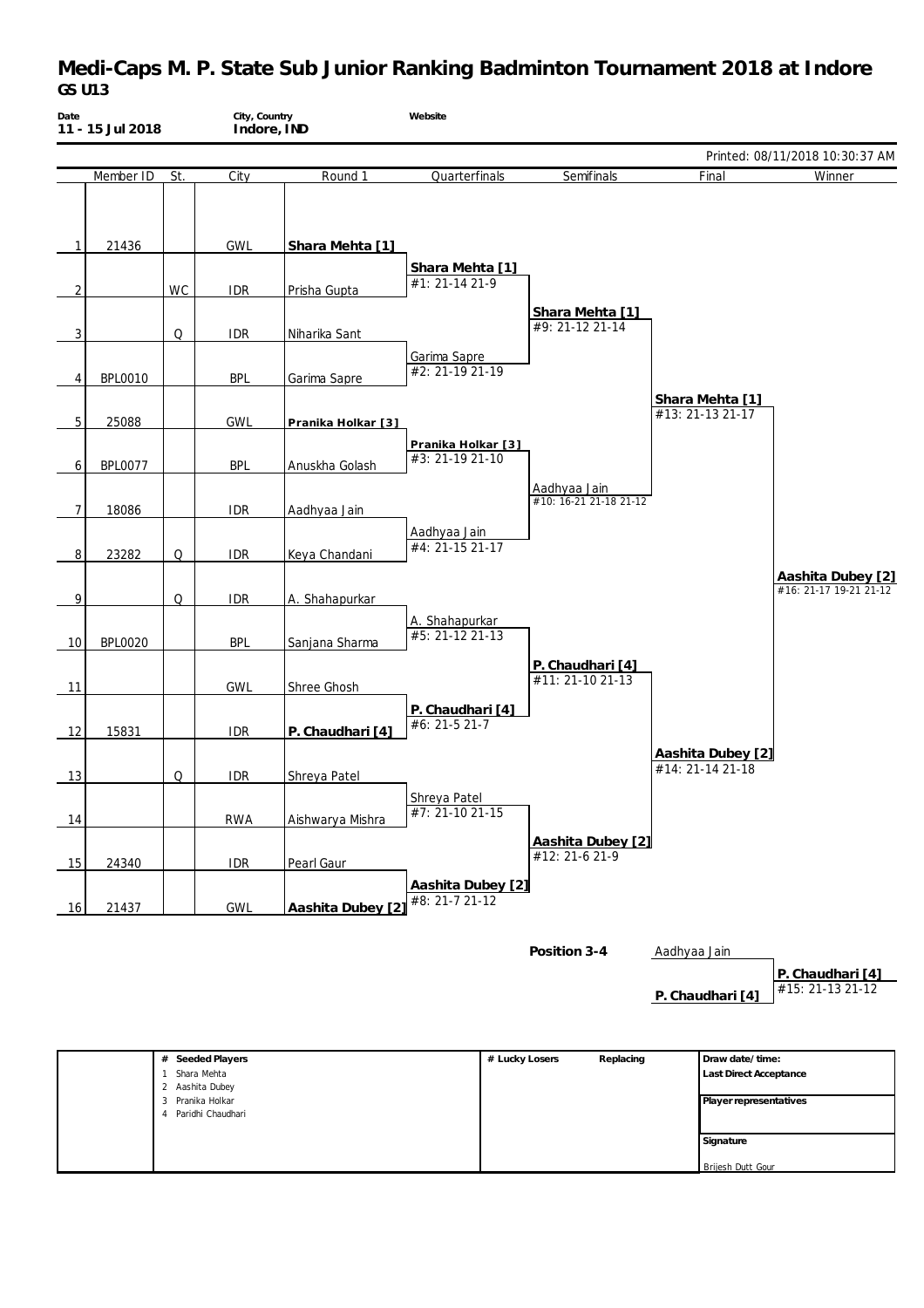| Date<br>11 - 15 Jul 2018         |                          | City, Country<br>Indore, IND           | Website                                  |                       |                                          |                                           |    |
|----------------------------------|--------------------------|----------------------------------------|------------------------------------------|-----------------------|------------------------------------------|-------------------------------------------|----|
|                                  |                          |                                        |                                          |                       |                                          | Printed: 08/11/2018 10:40:22 AM           |    |
| St.                              | $\overline{City}$        | Round 1                                | Round 2                                  | Round 3               | Round 4                                  | Finals                                    |    |
| 1                                | <b>IDR</b>               | Avadh Heda [1]                         | Avadh Heda [1]                           |                       |                                          |                                           |    |
| $\overline{2}$<br>$\overline{3}$ | <b>BPL</b>               | Bye<br>Akshat Kumar                    | #1:                                      | Avadh Heda [1]        |                                          |                                           |    |
| $\overline{4}$                   |                          | Bye                                    | Akshat Kumar                             | #129: 15-7 15-7       |                                          |                                           |    |
| $\overline{5}$                   | <b>MOR</b>               | Suraj Holkar                           | #2:<br>Suraj Holkar                      |                       | Avadh Heda [1]<br>#193: 15-6 15-13       |                                           |    |
| 6<br>$\overline{7}$              | <b>IDR</b>               | Bye<br>Samarth Gupta                   | #3:                                      | Suraj Holkar          |                                          |                                           |    |
| $\overline{8}$                   |                          | Bye                                    | Samarth Gupta                            | #130: 15-8 15-10      |                                          |                                           |    |
| $\overline{9}$                   | <b>GWL</b>               | Mridul Biryani                         | #4:<br>Mridul Biryani                    |                       |                                          | Avadh Heda [1]<br>#225: 14-15 15-3 15-10  |    |
| $\overline{10}$<br>11            | <b>IDR</b>               | Bye<br>Atharva Chaudhary               | #5:                                      | Mridul Biryani        |                                          |                                           |    |
| $\overline{12}$                  |                          | Bye                                    | Atharva Chaudhary                        | #131: 15-4 15-7       |                                          |                                           |    |
| 13                               | <b>IDR</b>               | Vedant Tiwari                          | #6:<br>Vedant Tiwari                     |                       | Mridul Biryani<br>#194: 9-15 15-14 15-13 |                                           |    |
| 14<br>15                         | <b>DWS</b>               | Bye<br>Rabjot Singh Khanuja            | #7:                                      | Vedant Tiwari         |                                          |                                           |    |
| 16                               | <b>IDR</b>               | Bhupendra Verma                        | Rabjot Singh Khanuja                     | #132: 15-11 15-11     |                                          |                                           |    |
| 17                               | UJN                      | Parth Sharma                           | #8: 15-6 15-5<br>Parth Sharma            |                       |                                          | Avadh Heda [1]<br>#241: 15-12 15-10       | Q1 |
| $\overline{18}$<br>19            | <b>IDR</b>               | Akshit Upadhyaya                       | #9: 15-10 15-12                          | Parth Sharma          |                                          |                                           |    |
| $\overline{20}$                  | <b>HSN</b>               | Bye<br>Hardik Lalwani                  | Hardik Lalwani                           | #133: 15-13 15-6      |                                          |                                           |    |
| 21                               |                          | Bye                                    | #10:<br>Harsh Rai                        |                       | Akshay Vidwans<br>#195: 15-10 15-7       |                                           |    |
| 22                               | SGR                      | Harsh Rai                              | #11:                                     | Akshay Vidwans        |                                          |                                           |    |
| $\overline{23}$<br>24            | <b>IDR</b>               | Bye<br>Akshay Vidwans                  | Akshay Vidwans                           | #134: 15-5 15-7       |                                          |                                           |    |
| $\overline{25}$                  |                          | Bye                                    | #12:                                     |                       |                                          | Akshay Vidwans                            |    |
| 26                               | <b>NMH</b>               | Aryan Singh                            | Aryan Singh<br>#13:                      | Aryan Singh           |                                          | #226: 15-2 15-6                           |    |
| 27<br>28                         | <b>IDR</b>               | Bye<br><b>Angad Singh</b>              | Angad Singh                              | #135: w.o.            |                                          |                                           |    |
| $\overline{29}$                  |                          | Bye                                    | #14:                                     |                       | Somil Choubey                            |                                           |    |
| $\overline{30}$                  | <b>IDR</b>               | <b>Vedang Soni</b>                     | Vedang Soni<br>#15:                      | Somil Choubey         | #196: 15-13 15-7                         |                                           |    |
| 31<br>$\overline{32}$            | <b>JBP</b>               | Bye<br>Somil Choubey                   | Somil Choubey                            | #136: w.o.            |                                          |                                           |    |
| $\overline{33}$                  | <b>GWL</b>               | Utkarsh Mourya [2]                     | #16:                                     |                       |                                          |                                           |    |
| 34                               |                          | Bye                                    | Utkarsh Mourya [2]<br>$\overline{417}$ : | Utkarsh Mourya [2]    |                                          |                                           |    |
| $\overline{35}$<br>36            | <b>IDR</b>               | Ojas Jain<br>Bye                       | Ojas Jain                                | #137: 5-15 15-14 15-7 |                                          |                                           |    |
| 37                               | <b>IDR</b>               | Kunal Soni                             | #18:                                     |                       | Utkarsh Mourya [2]                       |                                           |    |
| $\overline{38}$                  |                          | Bye                                    | Kunal Soni<br>#19:                       | Ansh Bajaj            | #197: 15-6 15-3                          |                                           |    |
| 39<br>40                         | <b>MDL</b>               | Ansh Bajaj<br>Bye                      | Ansh Bajaj                               | #138: w.o.            |                                          |                                           |    |
| 41                               | <b>BPL</b>               | Shivendra Chauhan                      | #20:                                     |                       |                                          | Deepanshu Shukla<br>#227: 13-15 15-1 15-3 |    |
| $\overline{42}$                  |                          | Bye                                    | Shivendra Chauhan<br>#21:                | Shivendra Chauhan     |                                          |                                           |    |
| 43<br>44                         | <b>RTM</b>               | Abhishek Paswan<br>Bye                 | Abhishek Paswan                          | #139: w.o.            |                                          |                                           |    |
| 45                               | <b>IDR</b>               | Ojas Agrawal                           | #22:                                     |                       | Deepanshu Shukla                         |                                           |    |
| 46                               |                          | Bye                                    | Ojas Agrawal<br>#23:                     | Deepanshu Shukla      | #198: 15-5 15-9                          |                                           |    |
| 47<br>48                         | <b>STN</b><br><b>IDR</b> | Deepanshu Shukla<br>Vinavak Yadav      | Deepanshu Shukla                         | #140: 15-9 15-4       |                                          |                                           |    |
| 49                               | <b>NMH</b>               | Kapil Singha                           | #24: 15-6 15-2                           |                       |                                          | Harshwardhan Rajput Q2                    |    |
| $\overline{50}$                  | <b>IDR</b>               | Viraj Dhawan                           | Kapil Singha<br>#25: 15-8 15-12          | Kapil Singha          |                                          | #242: 15-10 15-11                         |    |
| 51<br>$\overline{52}$            | $\overline{\text{UJN}}$  | Bye<br>Vaibhav Jadia                   | Vaibhav Jadia                            | #141: 15-10 15-7      |                                          |                                           |    |
| 53                               |                          | Bye                                    | #26:                                     |                       | Kapil Singha                             |                                           |    |
| $\overline{54}$                  | <b>RWA</b>               | Shobhit Shukla                         | Shobhit Shukla<br>#27:                   | Shobhit Shukla        | #199: 15-11 15-9                         |                                           |    |
| 55<br>56                         | <b>IDR</b>               | Bye<br>Shivansh Patel                  | Shivansh Patel                           | #142: w.o.            |                                          |                                           |    |
| $\overline{57}$                  |                          | Bye                                    | #28:                                     |                       |                                          | Harshwardhan Rajput<br>#228: 15-8 15-14   |    |
| $\overline{58}$                  | <b>BPL</b>               | <b>Manthan Chouksey</b>                | Manthan Chouksey<br>#29:                 | Sanjog Khurana        |                                          |                                           |    |
| 59<br>60                         | <b>IDR</b>               | Bye<br>Sanjog Khurana                  | Sanjog Khurana                           | #143: w.o.            |                                          |                                           |    |
| 61                               |                          | Bye                                    | #30:                                     |                       | Harshwardhan Rajput                      |                                           |    |
| 62                               | <b>IDR</b>               | Harshwardhan Rajput                    | Harshwardhan Rajput<br>#31:              | Harshwardhan Rajput   | #200: 15-8 15-9                          |                                           |    |
| 63<br>64 WDN                     | CHW                      | Bye<br>Devansh Lamba                   | Devansh Lamba                            | #144: w.o.            |                                          |                                           |    |
|                                  |                          |                                        | #32:                                     |                       |                                          |                                           |    |
|                                  |                          | # Seeded Players                       |                                          | # Alternates          | Replacing                                | Draw date/time:                           |    |
|                                  | 1 Avadh Heda             |                                        |                                          |                       |                                          | Last Direct Acceptance                    |    |
|                                  | 3 Aaditya Jain           | 2 Utkarsh Mourya                       |                                          |                       |                                          | Player representatives                    |    |
|                                  |                          | 4 Yuvan Krishna Kolli                  |                                          |                       |                                          |                                           |    |
|                                  | 5                        | Prakhar Shrivastava                    |                                          |                       |                                          |                                           |    |
|                                  |                          | 6 Ranveer Silawat<br>7 Mrigendra Singh |                                          |                       |                                          | Signature                                 |    |
|                                  |                          | 8 Raghuveer Pingle                     |                                          |                       |                                          | Brijesh Dutt Gour                         |    |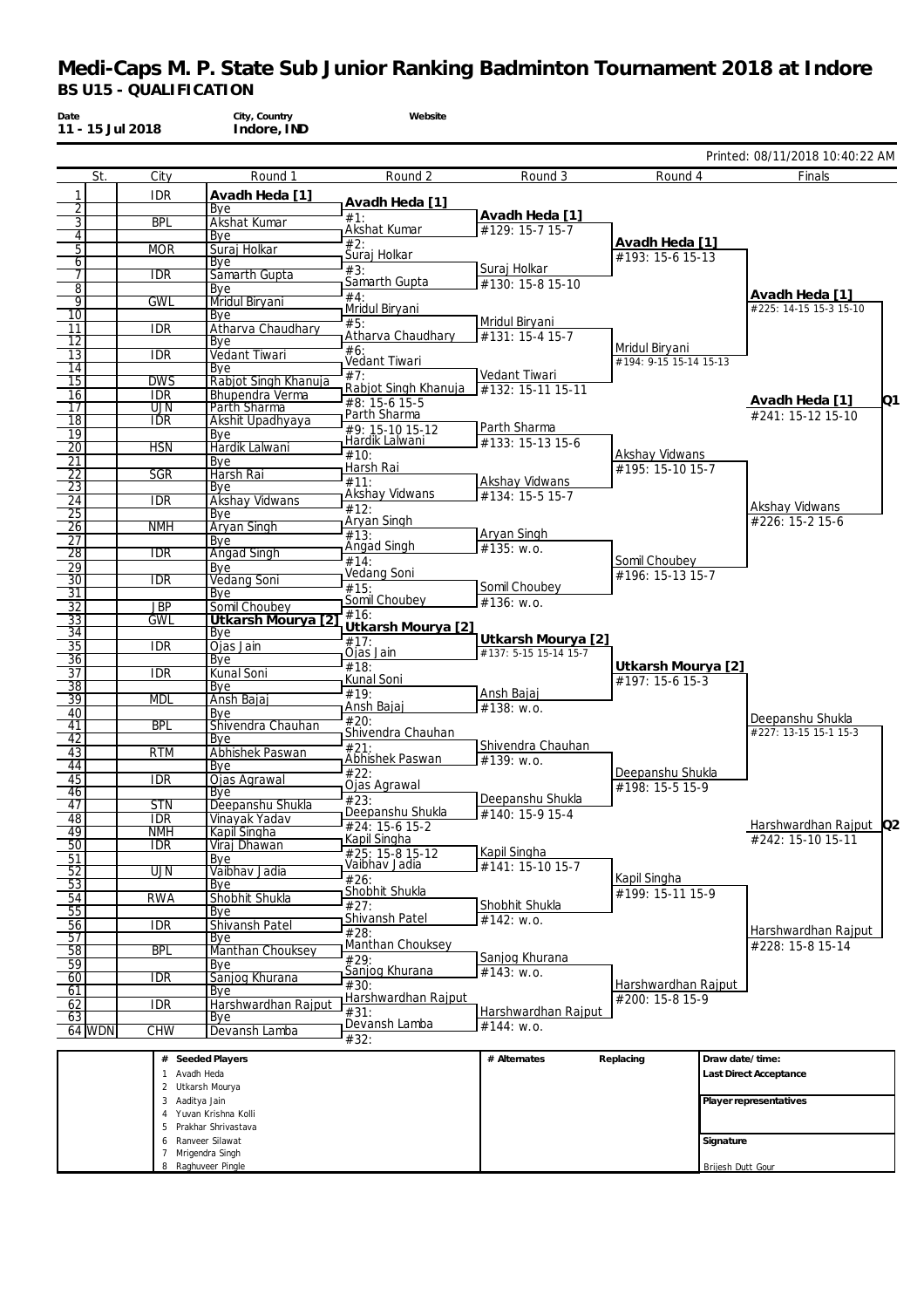| Date<br>11 - 15 Jul 2018 |                   | City, Country<br>Indore, IND               | Website                        |                                  |                                               |                                                 |
|--------------------------|-------------------|--------------------------------------------|--------------------------------|----------------------------------|-----------------------------------------------|-------------------------------------------------|
|                          |                   |                                            |                                |                                  |                                               | Printed: 08/11/2018 10:40:22 AM                 |
| St.                      | City              | Round 1                                    | Round 2                        | Round 3                          | Round 4                                       | Finals                                          |
| 65                       | <b>BPL</b>        | Y. Kolli [4]                               | Y. Kolli [4]                   |                                  |                                               |                                                 |
| 66<br>67                 | <b>IDR</b>        | Bye<br>Amresh Kadam                        | #33:                           | Amresh Kadam                     |                                               |                                                 |
| 68                       |                   | Bye                                        | Amresh Kadam                   | #145: 15-4 15-14                 |                                               |                                                 |
| 69                       | <b>IDR</b>        | Manas Arora                                | #34:<br>Manas Arora            |                                  | Manas Arora<br>#201: 15-6 15-9                |                                                 |
| 70<br>71                 | <b>NMH</b>        | Bye<br>Pranil Goyal                        | #35:                           | Manas Arora                      |                                               |                                                 |
| 72                       |                   | Bye                                        | Pranil Goyal                   | #146: 15-4 15-3                  |                                               |                                                 |
| 73                       | <b>IDR</b>        | Sartaj Khan                                | #36:<br>Sartaj Khan            |                                  |                                               | Shravan Khandelwal<br>#229: 9-15 15-13 15-9     |
| 74<br>75                 | <b>MDL</b>        | Bye<br>Anurag Kachhwaha                    | #37:                           | Sartaj Khan                      |                                               |                                                 |
| 76                       |                   | Bye                                        | Anurag Kachhwaha               | #147: 15-5 15-7                  |                                               |                                                 |
| 77                       | <b>DWS</b>        | Yash Khandelwal                            | #38:<br>Yash Khandelwal        |                                  | Shravan Khandelwal<br>#202: 14-15 15-10 15-12 |                                                 |
| 78<br>79                 | <b>IDR</b>        | Bye<br><b>Vivek Patidar</b>                | #39:                           | Shravan Khandelwal               |                                               |                                                 |
| 80                       | <b>UJN</b>        | Shravan Khandelwal                         | Shravan Khandelwal             | #148: 15-4 15-6                  |                                               | Q3                                              |
| 81                       | <b>IDR</b>        | Sanidhya Yadav                             | #40: w.o.<br>Sanidhya Yadav    |                                  |                                               | Bhushan Harde<br>#243: 15-13 15-9               |
| $\overline{82}$<br>83    | <b>BPL</b>        | <b>Sarthak Maran</b><br>Bye                | #41: 15-4 15-2                 | Sanidhya Yadav                   |                                               |                                                 |
| 84                       | <b>SHV</b>        | Shubhnashu Tiwari                          | Shubhnashu Tiwari              | #149: 15-10 15-12                |                                               |                                                 |
| $\overline{85}$          |                   | Bye                                        | #42:<br>Arnav Gupta            |                                  | Sanidhya Yadav<br>#203: 15-8 11-15 15-8       |                                                 |
| 86<br>87                 | <b>GWL</b>        | Arnav Gupta<br>Bye                         | #43:                           | Arnav Gupta                      |                                               |                                                 |
| 88                       | <b>IDR</b>        | Samyak Padliya                             | Samyak Padliya                 | #150: W.0.                       |                                               |                                                 |
| $\overline{89}$          |                   | Bye                                        | #44:<br>Aman Kumar             |                                  |                                               | <b>Bhushan Harde</b><br>#230: 13-15 15-13 15-10 |
| 90<br>91                 | <b>IDR</b>        | Aman Kumar<br>Bye                          | #45:                           | Vidhan Dixit                     |                                               |                                                 |
| 92                       | <b>RSN</b>        | <b>Vidhan Dixit</b>                        | Vidhan Dixit                   | $#151:$ W.O.                     |                                               |                                                 |
| 93                       |                   | Bye                                        | #46:<br>Kavay Jain             |                                  | <b>Bhushan Harde</b><br>#204: 15-5 15-6       |                                                 |
| 94<br>95                 | SGR               | Kavay Jain<br>Bye                          | #47:                           | <b>Bhushan Harde</b>             |                                               |                                                 |
| 96                       | <b>IDR</b>        | <b>Bhushan Harde</b>                       | Bhushan Harde                  | #152: w.o.                       |                                               |                                                 |
| 97                       | <b>IDR</b>        | Aaditya Jain [3]                           | #48:<br>Aaditya Jain [3]       |                                  |                                               |                                                 |
| 98<br>99                 | <b>RTM</b>        | Bye<br>Harsh Arora                         | $\overline{449}$ :             | Aaditya Jain [3]                 |                                               |                                                 |
| 100                      |                   | Bye                                        | Harsh Arora<br>#50:            | #153: 15-8 15-11                 |                                               |                                                 |
| 101                      | <b>RWA</b>        | <b>Arijeet Singh</b>                       | Arijeet Singh                  |                                  | Aaditya Jain [3]<br>#205: 15-6 15-10          |                                                 |
| $\overline{102}$<br>103  | <b>IDR</b>        | Bye<br><b>Ritvik Gupta</b>                 | #51:                           | Ritvik Gupta                     |                                               |                                                 |
| 104                      |                   | Bye                                        | Ritvik Gupta<br>#52:           | #154: 15-8 12-15 15-7            |                                               | Aahan Pathak                                    |
| 105<br>106               | <b>JBP</b>        | Aahan Pathak<br>Bye                        | Aahan Pathak                   |                                  |                                               | #231: 15-5 15-13                                |
| 107                      | <b>IDR</b>        | Abhiraj Singh Solanki                      | #53:                           | Aahan Pathak                     |                                               |                                                 |
| 108                      |                   | Bye                                        | Abhiraj Singh Solanki<br>#54:  | #155: 15-6 15-8                  | Aahan Pathak                                  |                                                 |
| 109<br>110               | <b>BPL</b>        | Mayank Chouksey<br>Bye                     | Mayank Chouksey                |                                  | #206: 15-4 15-0                               |                                                 |
| 111                      | <b>IDR</b>        | Geet Talati                                | #55:<br><b>Geet Talati</b>     | Geet Talati                      |                                               |                                                 |
| 112                      | <b>MDL</b>        | Rishi Naraliva                             | #56: 15-1 15-5                 | #156: w.o.                       |                                               | Q4<br>Aahan Pathak                              |
| 113<br>$\overline{114}$  | KTN<br><b>IDR</b> | Kavya Malik<br>Anurag Kolde                | Anurag Kolde                   |                                  |                                               | #244: 15-6 15-5                                 |
| 115                      |                   | Bye                                        | #57; w.o.<br>Vivek Rathore     | Anurag Kolde<br>#157: 15-9 15-10 |                                               |                                                 |
| 116<br>$\overline{117}$  | <b>MOR</b>        | <b>Vivek Rathore</b><br>Bye                | #58:                           |                                  | Anurag Kolde                                  |                                                 |
| 118                      | <b>BPL</b>        | Ayaan Ahmed                                | Ayaan Ahmed                    |                                  | #207: 15-14 15-11                             |                                                 |
| 119                      |                   | Bye                                        | #59:<br>Sahil Singh            | Sahil Singh<br>#158: 15-7 15-5   |                                               |                                                 |
| 120<br>$\overline{121}$  | IDR               | Sahil Singh<br>Bye                         | #60:                           |                                  |                                               | Mahiraj Verma                                   |
| 122                      | UJN               | Mahiraj Verma                              | Mahiraj Verma                  |                                  |                                               | #232: 15-9 15-14                                |
| 123                      |                   | Bye                                        | #61:<br>Manan Jain             | Mahiraj Verma<br>#159: w.o.      |                                               |                                                 |
| 124<br>$\overline{125}$  | <b>IDR</b>        | Manan Jain<br>Bye                          | #62:                           |                                  | Mahiraj Verma                                 |                                                 |
| 126                      | <b>IDR</b>        | Rishiraj Singh Chouhan                     | Rishiraj Singh Chouhan<br>#63: | Rishiraj Singh Chouhan           | #208: 15-11 15-5                              |                                                 |
| 127<br>128               | <b>GWL</b>        | Bye<br>Kartik Yadav                        | Kartik Yadav                   | #160: w.o.                       |                                               |                                                 |
|                          |                   |                                            | #64:                           |                                  |                                               |                                                 |
|                          |                   | # Seeded Players                           |                                | # Alternates                     | Replacing                                     | Draw date/time:                                 |
|                          | 1 Avadh Heda      | 2 Utkarsh Mourya                           |                                |                                  |                                               | Last Direct Acceptance                          |
|                          | 3 Aaditya Jain    |                                            |                                |                                  |                                               | Player representatives                          |
|                          | 4<br>5            | Yuvan Krishna Kolli<br>Prakhar Shrivastava |                                |                                  |                                               |                                                 |
|                          |                   | 6 Ranveer Silawat                          |                                |                                  |                                               | Signature                                       |
|                          |                   | 7 Mrigendra Singh<br>8 Raghuveer Pingle    |                                |                                  |                                               | Brijesh Dutt Gour                               |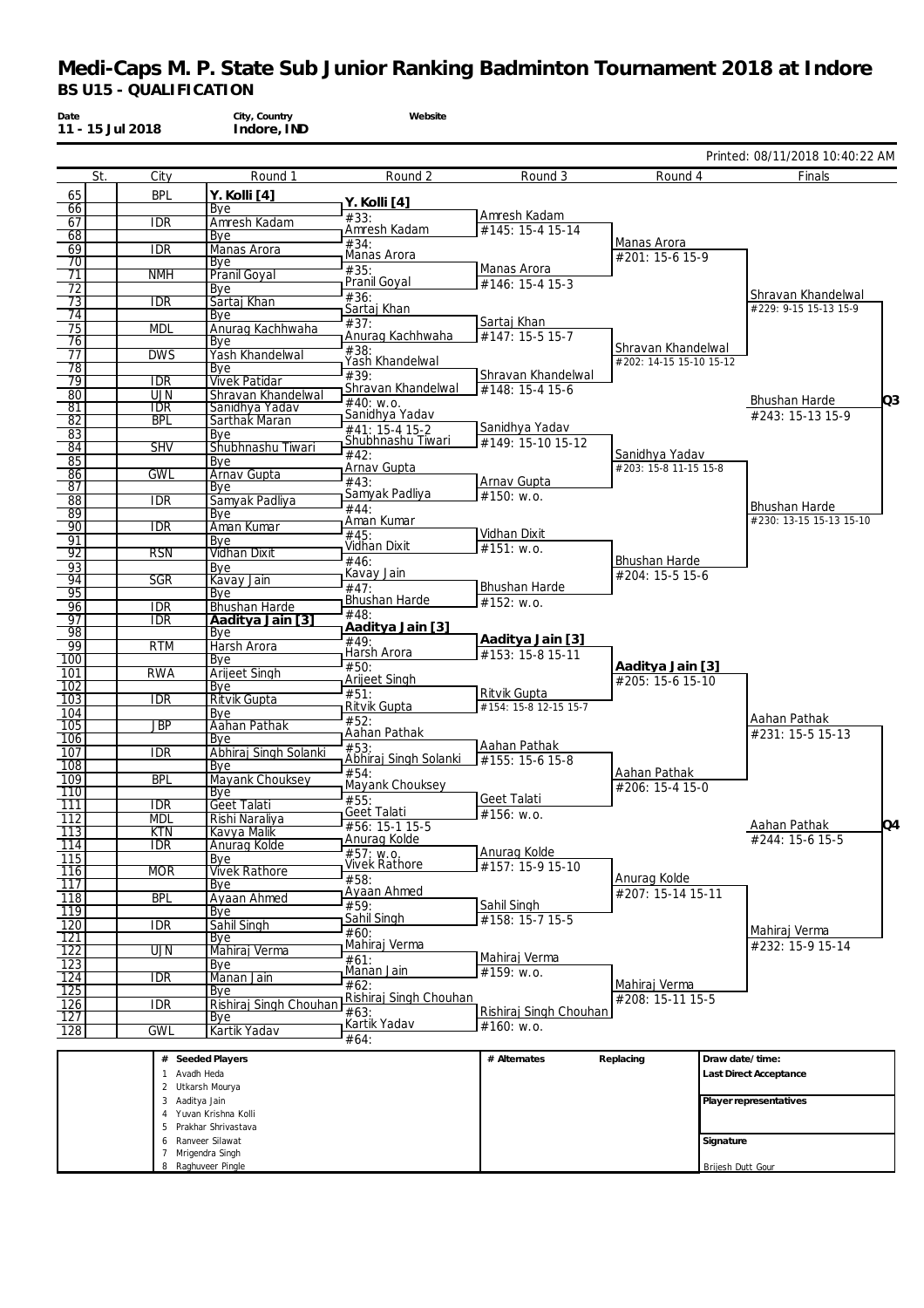| Date<br>11 - 15 Jul 2018 |                          | City, Country<br>Indore, IND         | Website                                    |                                    |                                   |                        |                                              |
|--------------------------|--------------------------|--------------------------------------|--------------------------------------------|------------------------------------|-----------------------------------|------------------------|----------------------------------------------|
|                          |                          |                                      |                                            |                                    |                                   |                        | Printed: 08/11/2018 10:40:22 AM              |
| St.                      | City                     | Round 1                              | Round 2                                    | Round 3                            | Round 4                           |                        | Finals                                       |
| 129                      | <b>RWA</b>               | Mrigendra Singh [7]                  | Mrigendra Singh [7]                        |                                    |                                   |                        |                                              |
| 130<br>131               | <b>IDR</b>               | Bye<br>Samresh Modi                  | #65:                                       | Mrigendra Singh [7]                |                                   |                        |                                              |
| 132                      |                          | Bye                                  | Samresh Modi                               | #161: 15-5 15-8                    | Mrigendra Singh [7]               |                        |                                              |
| 133                      | <b>IDR</b>               | Atharv Sharma                        | #66:<br>Athary Sharma                      |                                    | #209: 15-3 15-2                   |                        |                                              |
| 134<br>135               | <b>BPL</b>               | Bye<br>Rudra Kumar Malviya           | #67:                                       | Atharv Sharma                      |                                   |                        |                                              |
| 136                      |                          | Bve                                  | Rudra Kumar Malviya<br>#68:                | $#162$ : w.o.                      |                                   |                        | Mrigendra Singh [7]                          |
| 137<br>138               | <b>IDR</b>               | Ishan Sharda<br>Bye                  | Ishan Sharda                               |                                    |                                   |                        | #233: 15-7 15-10                             |
| 139                      | <b>SGR</b>               | Anirudh Okhade                       | #69:                                       | Anirudh Okhade                     |                                   |                        |                                              |
| 140                      | <b>IDR</b>               | Anuj Songara                         | Anirudh Okhade<br>#70: w.o.                | #163: W.0.                         | Prabhav Barwad                    |                        |                                              |
| 141<br>142               | <b>UJN</b>               | Vibhore Sathe<br>Bye                 | Vibhore Sathe                              |                                    | #210: 15-1 15-3                   |                        |                                              |
| 143                      | <b>BPL</b>               | Prabhav Barwad                       | #71:                                       | Prabhav Barwad                     |                                   |                        |                                              |
| 144                      | <b>IDR</b>               | Parth Singh                          | Prabhav Barwad<br>#72: 15-12 15-3          | #164: 15-7 15-11                   |                                   |                        | Mrigendra Singh [7] Q5                       |
| 145<br>146               | <b>NMH</b><br><b>RTM</b> | Aditya Garg<br>Asim Khan             | Aditya Garg                                |                                    |                                   |                        | #245: 15-8 15-5                              |
| 147                      |                          | Bye                                  | $\sqrt{\#73}$ : w.o.<br>Varun Agrawal      | Aditya Garg<br>#165: w.o.          |                                   |                        |                                              |
| 148                      | <b>IDR</b>               | Varun Agrawal                        | #74:                                       |                                    | Udit Patidar                      |                        |                                              |
| 149<br>150               | <b>IDR</b>               | Bye<br><b>Udit Patidar</b>           | Udit Patidar                               |                                    | #211: 15-12 15-14                 |                        |                                              |
| 151                      |                          | Bye                                  | #75:<br>Lakshya Gupta                      | Udit Patidar<br>#166: 15-13 15-11  |                                   |                        |                                              |
| 152<br>153               | <b>BPL</b>               | Lakshya Gupta                        | $\overline{76}$ :                          |                                    |                                   |                        | Udit Patidar                                 |
| 154                      | <b>JBP</b>               | Bye<br>Gaurang Kalantre              | Gaurang Kalantre                           |                                    |                                   |                        | #234: 15-8 15-4                              |
| 155                      |                          | Bve                                  | $\overline{77}$ :<br>Yashraj Singh Solanki | Gaurang Kalantre<br>#167: W.0.     |                                   |                        |                                              |
| 156<br>157               | <b>IDR</b>               | Yashraj Singh Solanki<br>Bye         | #78:                                       |                                    | Gaurang Kalantre                  |                        |                                              |
| 158                      | <b>GWL</b>               | Yatharth Raghuvanshi                 | Yatharth Raghuvanshi<br>#79:               |                                    | #212: 7-15 15-6 15-7              |                        |                                              |
| 159                      |                          | Bye                                  | Tanmay Mishra                              | Tanmay Mishra<br>#168: 15-12 15-11 |                                   |                        |                                              |
| 160<br>161               | <b>IDR</b><br>GWL        | Tanmay Mishra<br>P. Shrivastava [5]  | #80:                                       |                                    |                                   |                        |                                              |
| 162                      |                          | Bye                                  | P. Shrivastava [5]<br>#81:                 | P. Shrivastava [5]                 |                                   |                        |                                              |
| 163                      | <b>IDR</b>               | Tejas Lamdhade                       | Tejas Lamdhade                             | #169: 15-11 15-4                   |                                   |                        |                                              |
| 164<br>165               | <b>IDR</b>               | Bye<br>Bhavya Thakkar                | $\frac{1}{482}$ :                          |                                    | P. Shrivastava [5]                |                        |                                              |
| 166                      |                          | Bye                                  | Bhavya Thakkar<br>#83:                     | Bhavya Thakkar                     | #213: 13-15 15-11 15-14           |                        |                                              |
| 167<br>168               | <b>RSN</b>               | Apoorv Jain<br>Bye                   | Apoorv Jain                                | #170: 15-7 14-15 15-13             |                                   |                        |                                              |
| 169                      | $\overline{IDR}$         | <b>Anand Pawar</b>                   | #84:<br>Anand Pawar                        |                                    |                                   |                        | P. Shrivastava [5]<br>#235: 14-15 15-14 15-4 |
| 170                      |                          | Bye                                  | #85:                                       |                                    |                                   |                        |                                              |
| 171<br>$\overline{172}$  | <b>BPL</b>               | Shikhar Yadav<br>Bye                 | Shikhar Yadav                              | #171: No Match                     |                                   |                        |                                              |
| 173                      | <b>MDL</b>               | Vipul Jain                           | #86:<br>Vipul Jain                         |                                    | Anagh Mishra<br>$#214$ : No Match |                        |                                              |
| 174<br>175               | <b>IDR</b>               | Bye<br>Mayank Saraf                  | #87:                                       | Anagh Mishra                       |                                   |                        |                                              |
| 176                      | <b>JBP</b>               | Anagh Mishra                         | Anagh Mishra                               | #172: 15-5 15-10                   |                                   |                        | Q6                                           |
| 177                      | <b>DWS</b>               | Sparsh Borade                        | #88: 15-7 15-8<br>Sparsh Borade            |                                    |                                   |                        | Sparsh Borade<br>#246: 15-10 15-2            |
| 178<br>$\overline{179}$  | UJN                      | Siddhant Jain<br>Bye                 | #89: 15-11 15-8                            | Sparsh Borade                      |                                   |                        |                                              |
| 180                      | idr                      | Advaith Moholkar                     | Advaith Moholkar<br>#90:                   | #173: 15-5 15-7                    | Sparsh Borade                     |                        |                                              |
| 181                      | IDR                      | Bye                                  | Manan Wadhwani                             |                                    | #215: 15-6 15-6                   |                        |                                              |
| 182<br>183               |                          | Manan Wadhwani<br>Bye                | #91:                                       | Aman Singh                         |                                   |                        |                                              |
| 184                      | <b>MOR</b>               | Aman Singh                           | Aman Singh<br>#92:                         | #174: w.o.                         |                                   |                        | Sparsh Borade                                |
| 185<br>186               | <b>IDR</b>               | Bye<br>Vedant Batra                  | Vedant Batra                               |                                    |                                   |                        | #236: 15-8 15-11                             |
| 187                      |                          | Bye                                  | #93:                                       | Aditya Kumar                       |                                   |                        |                                              |
| 188                      | <b>BPL</b>               | Aditya Kumar                         | Aditya Kumar<br>#94:                       | #175: 15-11 12-15 15-10            | Aditya Kumar                      |                        |                                              |
| 189<br>190               | NSP                      | Bye<br>Nachiket Agrawal              | Nachiket Agrawal                           |                                    | #216: 15-3 15-6                   |                        |                                              |
| 191                      |                          | Bye                                  | #95:                                       | Armanjot Bhatia                    |                                   |                        |                                              |
| 192                      | <b>IDR</b>               | Armanjot Bhatia                      | Armanjot Bhatia<br>#96:                    | #176: w.o.                         |                                   |                        |                                              |
|                          |                          | # Seeded Players                     |                                            | # Alternates                       | Replacing                         | Draw date/time:        |                                              |
|                          |                          | Avadh Heda                           |                                            |                                    |                                   | Last Direct Acceptance |                                              |
|                          |                          | 2 Utkarsh Mourya                     |                                            |                                    |                                   |                        |                                              |
|                          | 3 Aaditya Jain           | Yuvan Krishna Kolli                  |                                            |                                    |                                   | Player representatives |                                              |
|                          |                          | 5 Prakhar Shrivastava                |                                            |                                    |                                   |                        |                                              |
|                          | 6                        | Ranveer Silawat<br>7 Mrigendra Singh |                                            |                                    |                                   | Signature              |                                              |
|                          |                          | Raghuveer Pingle                     |                                            |                                    |                                   | Brijesh Dutt Gour      |                                              |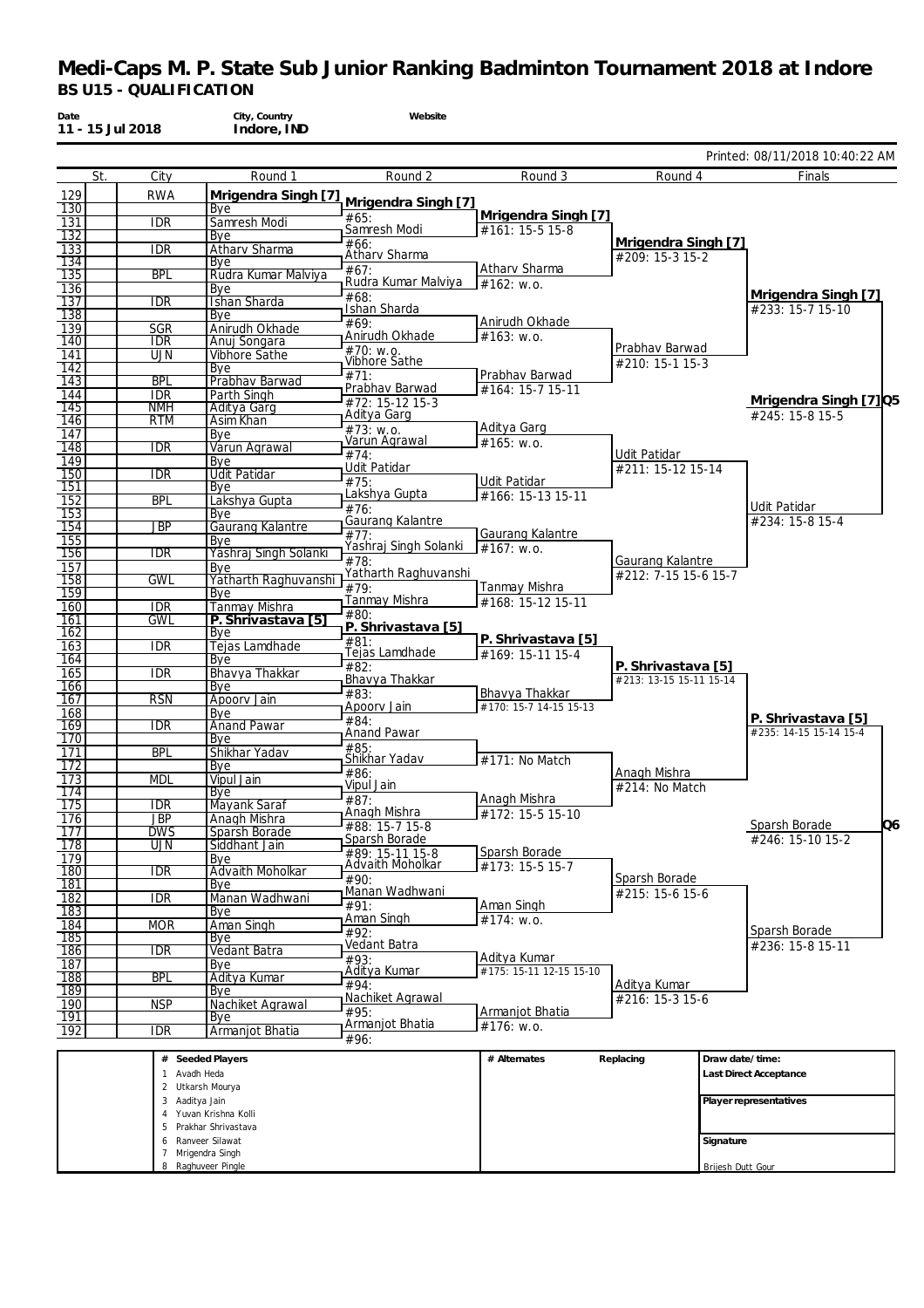| Date              | 11 - 15 Jul 2018         | City, Country<br>Indore, IND       | Website                                  |                               |                                             |                   |                                 |    |
|-------------------|--------------------------|------------------------------------|------------------------------------------|-------------------------------|---------------------------------------------|-------------------|---------------------------------|----|
|                   |                          |                                    |                                          |                               |                                             |                   | Printed: 08/11/2018 10:40:22 AM |    |
|                   | St.<br>City              | Round 1                            | Round 2                                  | Round 3                       | Round 4                                     |                   | Finals                          |    |
| 193<br>194        | <b>IDR</b>               | R. Pingle [8]<br>Bye               | $R.$ Pingle $[8]$                        |                               |                                             |                   |                                 |    |
| 195               | <b>MOR</b>               | <b>Kuldeep Para</b>                | #97:                                     | R. Pingle [8]                 |                                             |                   |                                 |    |
| 196               |                          | Bye                                | Kuldeep Para<br>#98:                     | #177: 15-1 15-1               | R. Pingle [8]                               |                   |                                 |    |
| 197<br>198        | <b>GWL</b>               | Agad Baveja                        | Agad Baveja                              |                               | #217: 15-7 15-9                             |                   |                                 |    |
| 199               | <b>IDR</b>               | Bye<br><b>Dhanesh Dubey</b>        | #99:                                     | Dhanesh Dubey                 |                                             |                   |                                 |    |
| 200               |                          | Bve                                | Dhanesh Dubey<br>#100:                   | #178: 15-13 10-15 15-8        |                                             |                   | R. Pingle [8]                   |    |
| 201<br>202        | <b>BPL</b>               | <b>Ojas Wasney</b><br>Bye          | Ojas Wasney                              |                               |                                             |                   | #237: 15-7 15-7                 |    |
| 203               | <b>IDR</b>               | Kovid Gupta                        | #101:                                    | Ojas Wasney                   |                                             |                   |                                 |    |
| 204               |                          | Bye                                | Kovid Gupta<br>#102:                     | #179: 15-14 15-14             | Ojas Wasney                                 |                   |                                 |    |
| 205               | <b>IDR</b>               | Sanyam Sharma                      | Sanyam Sharma                            |                               | #218: 15-11 15-5                            |                   |                                 |    |
| 206<br>207        | <b>RWA</b>               | Bye<br>Swaraj Singh                | $\frac{1}{103}$                          | Sanyam Sharma                 |                                             |                   |                                 |    |
| 208               | <b>RSN</b>               | Mohit Singh Lodhi                  | Mohit Singh Lodhi<br>#104: 15-9 15-12    | #180: 15-9 15-11              |                                             |                   | R. Pingle [8]                   | Q7 |
| 209               | <b>MDL</b>               | Aaditya Khandelwal                 | Deep Das                                 |                               |                                             |                   | #247: 15-5 15-13                |    |
| 210               | <b>GWL</b><br><b>IDR</b> | Deep Das<br>Somesh Dixit           | #105: 15-3 15-10                         | Deep Das                      |                                             |                   |                                 |    |
| $\frac{211}{212}$ | <b>HSN</b>               | Aryan B Joseph                     | Aryan B Joseph                           | #181: 15-2 15-10              |                                             |                   |                                 |    |
| 213               |                          | Bye                                | #106: w.o.                               |                               | Prasanna Gokhale<br>#219: 14-15 15-11 15-13 |                   |                                 |    |
| 214               | UJN                      | Prasanna Gokhale                   | Prasanna Gokhale<br>#107:                | Prasanna Gokhale              |                                             |                   |                                 |    |
| 215               |                          | Bye<br>Nimit Bhakar                | Nimit Bhakar                             | #182: 15-5 15-2               |                                             |                   |                                 |    |
| 216<br>217        | <b>IDR</b>               | Bye                                | $\frac{1}{#108}$                         |                               |                                             |                   | Kabir Mahadik                   |    |
| 218               | <b>BPL</b>               | <b>Tanishq Singhai</b>             | Tanishq Singhai                          |                               |                                             |                   | #238: 15-8 15-9                 |    |
| 219               |                          | Bye                                | #109:<br>Kushagra Mittal                 | Tanishq Singhai<br>#183: w.o. |                                             |                   |                                 |    |
| 220<br>221        | <b>IDR</b>               | Kushagra Mittal<br>Bye             | #110:                                    |                               | Kabir Mahadik                               |                   |                                 |    |
| 222               | <b>IDR</b>               | Kabir Mahadik                      | Kabir Mahadik                            |                               | #220: 15-3 15-7                             |                   |                                 |    |
| 223               |                          | Bye                                | #111:                                    | Kabir Mahadik                 |                                             |                   |                                 |    |
| 224               | <b>SGR</b>               | Harshwardhan Joshi                 | Harshwardhan Joshi<br>#112:              | #184: w.o.                    |                                             |                   |                                 |    |
| 225<br>226        | GWL                      | Ranveer Silawat [6]<br>Bye         | Ranveer Silawat [6]                      |                               |                                             |                   |                                 |    |
| 227               | <b>IDR</b>               | Chanakya Nalwaya                   | #113:                                    | Ranveer Silawat [6]           |                                             |                   |                                 |    |
| 228               |                          | Bye                                | Chanakya Nalwaya<br>#114:                | #185: W.0.                    | Vansh Bansal                                |                   |                                 |    |
| 229               | <b>IDR</b>               | Vansh Bansal                       | Vansh Bansal                             |                               | #221: 15-5 15-5                             |                   |                                 |    |
| 230<br>231        | <b>NMH</b>               | Bye<br>Bhavarth Ojha               | #115:                                    | Vansh Bansal                  |                                             |                   |                                 |    |
| 232               |                          | Bye                                | Bhavarth Ojha                            | #186: 15-7 15-11              |                                             |                   | Vansh Bansal                    |    |
| 233               | $\overline{\text{IDR}}$  | Arinjay Singh Sisodia              | #116:<br>Arinjay Singh Sisodia           |                               |                                             |                   | #239: 15-5 15-12                |    |
| 234               |                          | Bye                                | #117:                                    | Arinjay Singh Sisodia         |                                             |                   |                                 |    |
| 235<br>236        | <b>BPL</b>               | Mohammad Nadir Ansari<br>Bye       | Mohammad Nadir Ansari                    | #187: 15-13 15-5              |                                             |                   |                                 |    |
| 237               | <b>JBP</b>               | Suryansh Marathe                   | #118:                                    |                               | Sankalp Chaudhary                           |                   |                                 |    |
| 238               |                          | Bye                                | Suryansh Marathe<br>#119:                | Sankalp Chaudhary             | #222: 15-12 15-14                           |                   |                                 |    |
| 239               | <b>IDR</b>               | Krishna Jain                       | Sankalp Chaudhary                        | #188: 15-11 15-7              |                                             |                   |                                 |    |
| 240<br>241        | <b>UJN</b><br><b>KTN</b> | Sankalp Chaudhary<br>Ranjan Sharma | #120: 15-8 15-14                         |                               |                                             |                   | Kabeer Kamra                    | Q8 |
| 242               | <b>MDL</b>               | Suyash Singour                     | Ranjan Sharma                            |                               |                                             |                   | #248: 15-6 15-12                |    |
| $\overline{243}$  |                          | Bye                                | #121: 15-5 15-3<br>Udit Kumar            | Ranjan Sharma<br>#189: w.o.   |                                             |                   |                                 |    |
| 244<br>245        | <b>IDR</b>               | <b>Udit Kumar</b><br>Bye           | #122:                                    |                               | Ranjan Sharma                               |                   |                                 |    |
| 246               | IDR                      | Anadi Rusiya                       | Anadi Rusiya                             |                               | #223: 14-15 15-11 15-12                     |                   |                                 |    |
| 247               |                          | Bye                                | $\overline{\#}$ 123:<br>Siddharth Mishra | Anadi Rusiya                  |                                             |                   |                                 |    |
| 248               | <b>CHW</b>               | Siddharth Mishra                   | #124:                                    | #190: 15-9 15-7               |                                             |                   | Kabeer Kamra                    |    |
| 249<br>250        | <b>IDR</b>               | Bye<br>Kabeer Kamra                | Kabeer Kamra                             |                               |                                             |                   | #240: 5-15 15-13 15-14          |    |
| 251               |                          | Bye                                | #125:                                    | Kabeer Kamra                  |                                             |                   |                                 |    |
| $\overline{252}$  | <b>BPL</b>               | Sarthak Tripathi                   | Sarthak Tripathi                         | #191: 15-5 15-2               |                                             |                   |                                 |    |
| 253               |                          | Bye                                | $\frac{1}{4}126$ :<br>Tejas Barod        |                               | Kabeer Kamra<br>#224: 15-9 15-10            |                   |                                 |    |
| 254               | <b>DWS</b>               | Tejas Barod                        | #127:                                    | Madhav Kuiya                  |                                             |                   |                                 |    |
| 255<br>256        | <b>IDR</b>               | Bye<br>Madhav Kuiya                | Madhav Kuiya                             | #192: 9-15 15-12 15-13        |                                             |                   |                                 |    |
|                   |                          |                                    | #128:                                    |                               |                                             |                   |                                 |    |
|                   |                          | # Seeded Players                   |                                          | # Alternates                  | Replacing                                   | Draw date/time:   |                                 |    |
|                   | 1                        | Avadh Heda                         |                                          |                               |                                             |                   | Last Direct Acceptance          |    |
|                   |                          | 2 Utkarsh Mourya                   |                                          |                               |                                             |                   |                                 |    |
|                   | 3 Aaditya Jain           | 4 Yuvan Krishna Kolli              |                                          |                               |                                             |                   | Player representatives          |    |
|                   |                          | 5 Prakhar Shrivastava              |                                          |                               |                                             |                   |                                 |    |
|                   | 6                        | Ranveer Silawat                    |                                          |                               |                                             | Signature         |                                 |    |
|                   |                          | 7 Mrigendra Singh                  |                                          |                               |                                             |                   |                                 |    |
|                   |                          | 8 Raghuveer Pingle                 |                                          |                               |                                             | Brijesh Dutt Gour |                                 |    |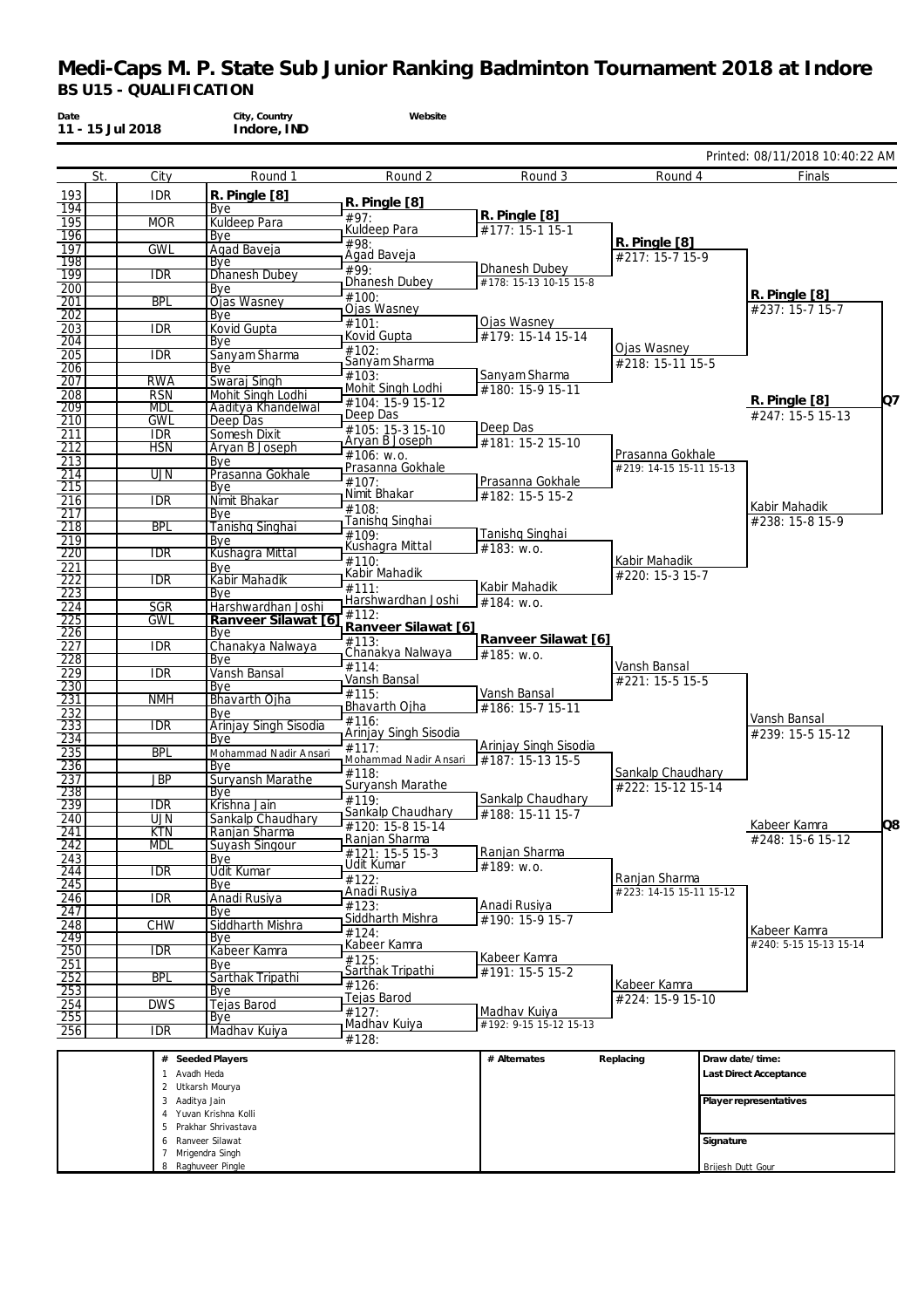# **Medi-Caps M. P. State Sub Junior Ranking Badminton Tournament 2018 at Indore** *BS U15*

| Date | 11 - 15 Jul 2018 |           | City, Country<br>Indore, IND |                                          | Website                                  |                                            |                                             |                                      |
|------|------------------|-----------|------------------------------|------------------------------------------|------------------------------------------|--------------------------------------------|---------------------------------------------|--------------------------------------|
|      |                  |           |                              |                                          |                                          |                                            |                                             | Printed: 08/11/2018 10:40:13 AM      |
|      | Member ID        | St.       | City                         | Round 1                                  | Round 2                                  | Quarterfinals                              | Semifinals                                  | Final                                |
| 1    | 17682            |           | <b>IDR</b>                   | Vatsal Soman [1]                         | Vatsal Soman [1]                         |                                            |                                             |                                      |
| 2    | 27100            | Q         | <b>IDR</b>                   | Raghuveer Pingle                         | #1: 21-8 21-18                           |                                            |                                             |                                      |
| 3    | 28775            | Q         | <b>JBP</b>                   | Aahan Pathak                             |                                          | Vatsal Soman [1]<br>#17: 18-21 21-13 22-20 |                                             |                                      |
| 4    |                  | <b>WC</b> | <b>IDR</b>                   | Chirag Khan                              | Aahan Pathak<br>#2: 21-4 21-8            |                                            |                                             |                                      |
| 5    | 15825            |           | <b>GWL</b>                   | Anuj Kale [8]                            |                                          |                                            | Vatsal Soman [1]<br>#25: 21-16 21-15        |                                      |
| 6    | 15824            |           | <b>IDR</b>                   | Rudra Tiwari                             | Rudra Tiwari<br>#3: 21-13 21-14          |                                            |                                             |                                      |
| 7    | <b>BPL0017</b>   |           | <b>BPL</b>                   | <b>Harshul Narang</b>                    |                                          | Rudra Tiwari<br>#18: 21-3 21-4             |                                             |                                      |
| 8    |                  |           | <b>SHV</b>                   | Jayant Sharma                            | <b>Harshul Narang</b><br>#4: W.0.        |                                            |                                             |                                      |
| 9    | 18299            |           | <b>GWL</b>                   | Uday Mukati [3]                          |                                          |                                            |                                             | Vatsal Soman [1]<br>#29: 21-13 21-17 |
| 10   | <b>BPL0011</b>   |           | <b>BPL</b>                   | Yash Dave                                | <u>Uday Mukati [3]</u><br>#5: 21-7 21-15 |                                            |                                             |                                      |
| 11   | 26251            | WC        | <b>IDR</b>                   | Kavya Singh                              |                                          | Uday Mukati [3]<br>#19: 21-11 21-17        |                                             |                                      |
| 12   |                  |           | <b>NSP</b>                   | Shriyanshu Ghosh                         | Kavya Singh<br>#6: 21-15 21-9            |                                            |                                             |                                      |
| 13   | 18088            |           | <b>IDR</b>                   | Mantra Soneja [5]                        |                                          |                                            | Mantra Soneja [5]<br>#26: 19-21 21-10 21-14 |                                      |
| 14   | <b>BPL0072</b>   |           | <b>BPL</b>                   | Aryan Sharma                             | Mantra Soneja [5]<br>#7: 21-10 21-7      |                                            |                                             |                                      |
| 15   | 21228            |           | <b>GWL</b>                   | Dev Kumawat                              |                                          | <u> Mantra Soneja [5]</u>                  |                                             |                                      |
| 16   | 15221            | Q         | <b>IDR</b>                   | Kabeer Kamra                             | Dev Kumawat<br>#8: 21-19 21-11           | #20: 21-14 21-10                           |                                             |                                      |
| 17   |                  | Q         | <b>IDR</b>                   | Bhushan Harde                            |                                          |                                            |                                             | Vatsal Soman [1]                     |
| 18   | 25084            |           | <b>GWL</b>                   | Rabmeet Singh Batra #9: 9-21 21-19 21-18 | Bhushan Harde                            |                                            |                                             | #32: 21-6 21-13                      |
| 19   |                  | Q         | <b>RWA</b>                   | Mrigendra Singh                          |                                          | Adityom Joshi [6]                          |                                             |                                      |
| 20   | 29147            |           | <b>IDR</b>                   |                                          | Adityom Joshi [6]                        | #21: 21-15 21-15                           |                                             |                                      |
| 21   | <b>BPL0076</b>   |           | <b>BPL</b>                   | Adityom Joshi [6] #10: 24-22 21-18       |                                          |                                            | A. Panchal [4]                              |                                      |
|      |                  |           |                              | Kushagra Golash                          | Atharva Punekar                          |                                            | #27: 21-14 17-21 21-18                      |                                      |
| 22   | 25083            |           | <b>IDR</b>                   | Atharva Punekar                          | #11: 21-19 21-17                         | A. Panchal [4]                             |                                             |                                      |
| 23   |                  | Q         | <b>DWS</b>                   | Sparsh Borade                            | A. Panchal [4]                           | #22: 21-17 21-13                           |                                             |                                      |
| 24   | 19652            |           | <b>GWL</b>                   | A. Panchal [4]                           | #12: 21-14 21-9                          |                                            |                                             | A. Panchal [4]                       |
| 25   | 19177            |           | <b>IDR</b>                   | V. Parihar                               | V. Parihar                               |                                            |                                             | #30: 21-11 21-17                     |
| 26   | 25689            | Q         | idr                          | Avadh Heda                               | #13: 21-13 21-16                         | V. Parihar                                 |                                             |                                      |
| 27   | <b>BPL0014</b>   |           | <b>BPL</b>                   | Ishaan Pant                              | P. Golash [7]                            | #23: 21-17 21-10                           |                                             |                                      |
| 28   | 24225            |           | <b>GWL</b>                   | P. Golash [7]                            | #14: 21-6 21-16                          |                                            | V. Parihar                                  |                                      |
| 29   |                  | Q         | <b>IDR</b>                   | H. Rajput                                | H. Rajput                                |                                            | #28: 21-10 21-10                            |                                      |
| 30   | <b>BPL0008</b>   |           | <b>BPL</b>                   | Chetan Kolli                             | #15: 21-7 21-14                          | H. Rajput                                  |                                             |                                      |
| 31   | 24798            |           | <b>GWL</b>                   | Pranay Warathe                           | Vinay Sharma [2]                         | #24: 21-15 22-20                           |                                             |                                      |
| 32   | 16947            |           | <b>IDR</b>                   | Vinay Sharma [2] #16: 21-6 21-11         |                                          |                                            |                                             |                                      |
|      |                  |           |                              |                                          |                                          | Position 3-4                               | Mantra Soneja [5]                           | V. Parihar                           |
|      |                  |           |                              |                                          |                                          |                                            | V. Parihar                                  | #31: 20-22 21-11 23-21               |
|      |                  |           |                              |                                          |                                          |                                            |                                             |                                      |

| # Seeded Players    | # Lucky Losers | Replacing | Draw date/time:               |
|---------------------|----------------|-----------|-------------------------------|
| Vatsal Soman        |                |           | <b>Last Direct Acceptance</b> |
| 2 Vinay Sharma      |                |           |                               |
| Uday Mukati<br>3    |                |           | Player representatives        |
| Akshay Panchal<br>4 |                |           |                               |
| 5 Mantra Soneja     |                |           |                               |
| 6 Adityom Joshi     |                |           | Signature                     |
| Prajjwal Golash     |                |           |                               |
| 8 Anuj Kale         |                |           | Brijesh Dutt Gour             |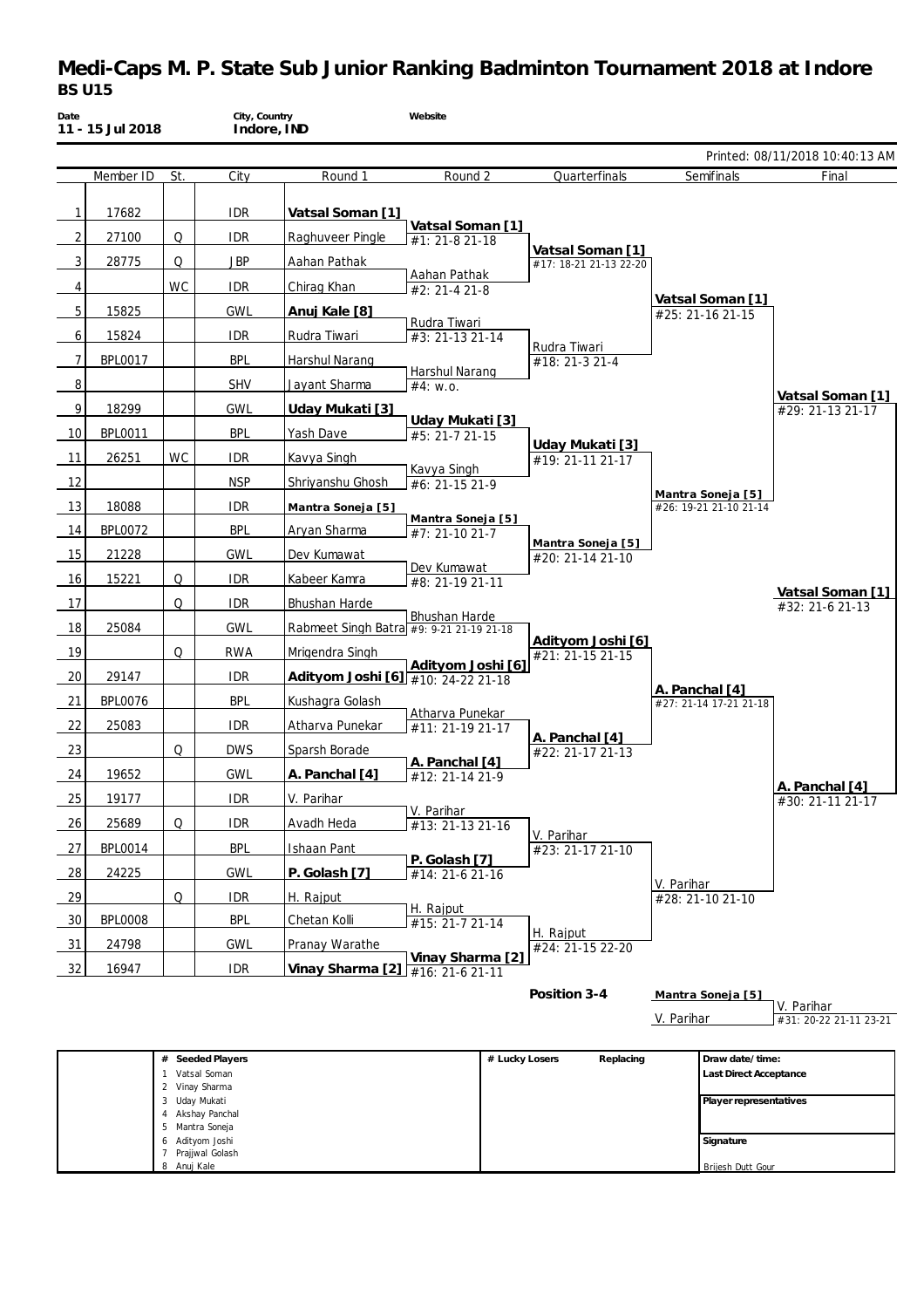Printed: 08/11/2018 10:39:52 AM

| Date | 11 - 15 Jul 2018 | City, Country<br>Indore, IND |         | Website |         |
|------|------------------|------------------------------|---------|---------|---------|
|      |                  |                              |         |         |         |
|      | Member ID        | Citv                         | Round 1 | Round 2 | Round 3 |

|                                    | Member ID      | St.          | City                              | Round 1                   | Round 2                          |              | Round 3                |                        | Round 4           | Finals                                     |
|------------------------------------|----------------|--------------|-----------------------------------|---------------------------|----------------------------------|--------------|------------------------|------------------------|-------------------|--------------------------------------------|
| 1                                  | <b>BPL0021</b> |              | <b>BPL</b>                        | Drishti Rajeev [1]        |                                  |              |                        |                        |                   |                                            |
| 2                                  |                |              |                                   | Bye                       | Drishti Rajeev [1]<br>#1:        |              | Drishti Rajeev [1]     |                        |                   |                                            |
| $\overline{3}$                     |                |              | <b>IDR</b>                        | Sanya Mundra              | Sanya Mundra                     |              | #65: 15-3 15-3         |                        |                   |                                            |
| $\overline{4}$<br>5                |                |              | <b>UJN</b>                        | Bye<br>Mudita Gautam      | #2:                              |              |                        | Drishti Rajeev [1]     |                   |                                            |
| 6                                  |                |              |                                   | Bye                       | Mudita Gautam                    |              |                        | #97: 15-9 10-15 15-3   |                   |                                            |
| 7                                  | 28366          |              | <b>IDR</b>                        | Riya Seth                 | #3:                              |              | Riya Seth              |                        |                   |                                            |
| 8                                  |                |              |                                   | Bye                       | Riya Seth                        |              | #66: 15-6 15-11        |                        |                   |                                            |
| 9                                  |                |              | <b>IDR</b>                        | Diya Joshi                | #4:<br>Diya Joshi                |              |                        |                        |                   | Aasiyah Parween<br>#113: 14-15 15-10 15-14 |
| $\overline{10}$                    |                |              |                                   | Bye                       | #5:                              |              | Garima Sapre           |                        |                   |                                            |
| 11                                 | <b>BPL0010</b> |              | <b>BPL</b>                        | Garima Sapre              | Garima Sapre                     |              | #67: 15-7 15-4         |                        |                   |                                            |
| 12<br>$\overline{13}$              |                |              | <b>IDR</b>                        | Bye<br>A. Shahapurkar     | #6:                              |              |                        | Aasiyah Parween        |                   |                                            |
| $\overline{14}$                    |                |              |                                   | Bye                       | A. Shahapurkar                   |              |                        | #98: 15-13 15-4        |                   |                                            |
| $\overline{15}$                    |                |              | SGL                               | Aasiyah Parween           | #7:                              |              | Aasiyah Parween        |                        |                   |                                            |
| 16                                 |                |              | <b>JBP</b>                        | Shrikriti Naidu           | Aasiyah Parween<br>#8: 15-8 15-5 |              | #68: 15-11 15-13       |                        |                   | Aasiyah Parween<br>Q1                      |
| $\overline{17}$                    |                |              | GWL                               | Shree Ghosh               | Shree Ghosh                      |              |                        |                        |                   | #121: 15-9 15-4                            |
| $\overline{18}$                    |                |              |                                   | Bye                       | #9:                              |              | Shree Ghosh            |                        |                   |                                            |
| 19<br>$\overline{20}$              | <b>BPL0068</b> |              | <b>BPL</b>                        | Kanak Yadav<br>Bye        | Kanak Yadav                      |              | #69: 15-7 15-14        |                        |                   |                                            |
| 21                                 |                |              | UJN                               | Labdhi Jain               | #10:                             |              |                        | Shree Ghosh            |                   |                                            |
| $\overline{22}$                    |                |              |                                   | Bye                       | Labdhi Jain                      |              |                        | #99: 13-15 15-14 15-10 |                   |                                            |
| 23                                 |                |              | $\overline{\text{IDR}}$           | Prisha Gupta              | #11:<br>Prisha Gupta             |              | Prisha Gupta           |                        |                   |                                            |
| $\overline{24}$                    |                |              |                                   | Bye                       | #12:                             |              | #70: 15-5 15-6         |                        |                   | Taabia Khan                                |
| $\overline{25}$                    |                |              | $\overline{\text{IDR}}$           | Mahi Gupta                | Mahi Gupta                       |              |                        |                        |                   | #114: 13-15 15-13 15-11                    |
| 26<br>$\overline{27}$              |                |              | <b>HSN</b>                        | Bye<br>Apoorva Soni       | #13:                             |              | Mahi Gupta             |                        |                   |                                            |
| $\overline{28}$                    |                |              |                                   | Bye                       | Apoorva Soni                     |              | #71: 15-8 15-8         |                        |                   |                                            |
| 29                                 |                |              | <b>IDR</b>                        | Mahak Gupta               | #14:                             |              |                        | Taabia Khan            |                   |                                            |
| $\overline{30}$                    |                |              |                                   | Bye                       | Mahak Gupta<br>#15:              |              | Taabia Khan            | #100: 15-6 15-14       |                   |                                            |
| $\overline{31}$                    | 28335          |              | <b>BPL</b>                        | Taabia Khan               | Taabia Khan                      |              | #72: 15-14 15-9        |                        |                   |                                            |
| $\overline{32}$                    |                |              | <b>NMH</b>                        | Umang Sharma              | #16: 15-10 15-4                  |              |                        |                        |                   |                                            |
| $\overline{33}$<br>$\overline{34}$ | <b>BPL0020</b> |              | <b>BPL</b>                        | S. Sharma [4]<br>Bye      | S. Sharma [4]                    |              |                        |                        |                   |                                            |
| $\overline{35}$                    |                |              | <b>IDR</b>                        | Jasneet Kaur              | #17:                             |              | Jasneet Kaur           |                        |                   |                                            |
| $\overline{36}$                    |                |              |                                   | Bye                       | Jasneet Kaur                     |              | #73: 15-13 11-15 15-14 |                        |                   |                                            |
| $\overline{37}$                    |                |              | <b>RSN</b>                        | Annanya Sharma            | #18:<br>Annanya Sharma           |              |                        | Rishika Jain           |                   |                                            |
| $\overline{38}$                    |                |              |                                   | Bye                       | #19:                             |              | Rishika Jain           | #101: 15-4 15-14       |                   |                                            |
| $\overline{39}$                    |                |              | $\overline{IDR}$                  | Rishika Jain              | Rishika Jain                     |              | #74: 15-8 15-10        |                        |                   |                                            |
| 40<br>41                           |                |              | <b>IDR</b>                        | Bye<br>Aiyana Agrawal     | #20:                             |              |                        |                        |                   | Keya Chandani                              |
| $\overline{42}$                    |                |              |                                   | <b>Bye</b>                | Aiyana Agrawal                   |              |                        |                        |                   | #115: 15-12 15-13                          |
| 43                                 |                |              | <b>MDL</b>                        | Niharika Satyam           | #21:                             |              | Aiyana Agrawal         |                        |                   |                                            |
| 44                                 |                |              |                                   | Bye                       | Niharika Satyam<br>#22:          |              | #75: 15-4 15-4         | Keya Chandani          |                   |                                            |
| 45                                 | 28336          |              | <b>BPL</b>                        | Mysha Omer Khan           | Mysha Omer Khan                  |              |                        | #102: 15-6 15-6        |                   |                                            |
| 46<br>47                           |                |              | <b>NMH</b>                        | <b>Bye</b><br>Diya Mittal | $\overline{423}$ :               |              | Keya Chandani          |                        |                   |                                            |
| 48                                 | 23282          |              | <b>IDR</b>                        | Keya Chandani             | Keya Chandani                    |              | #76: 15-5 15-4         |                        |                   |                                            |
| 49                                 |                |              | idr                               | Sanika Jagdale            | #24: 15-7 15-5                   |              |                        |                        |                   | O <sub>2</sub><br>Manya Gupta              |
| $\overline{50}$                    |                |              |                                   | Bye                       | Sanika Jagdale                   |              | Bhoomika Khoiya        |                        |                   | #122: 15-11 15-10                          |
| 51                                 | <b>BPL0018</b> |              | <b>BPL</b>                        | Bhoomika Khoiya           | #25:<br>Bhoomika Khoiya          |              | _  #77: 15-4 15-7      |                        |                   |                                            |
| 52<br>$\overline{53}$              | 20980          |              | $\overline{\text{IDR}}$           | <b>Bye</b><br>Manya Gupta | #26:                             |              |                        | Manya Gupta            |                   |                                            |
| 54                                 |                |              |                                   | Bve                       | Manya Gupta                      |              |                        | #103: 15-6 15-5        |                   |                                            |
| $\overline{55}$                    |                |              | <b>RWA</b>                        | Aishwarya Mishra          | #27:                             |              | Manya Gupta            |                        |                   |                                            |
| 56                                 | 27086          |              | <b>GWL</b>                        | Onshi Rawat               | Onshi Rawat                      |              | #78: 15-5 15-6         |                        |                   | Manya Gupta                                |
| 57                                 |                |              | <b>BPL</b>                        | Manya Wankhede            | #28: w.o.<br>Manya Wankhede      |              |                        |                        |                   | #116: 15-9 15-9                            |
| $\overline{58}$                    |                |              |                                   | Bye                       | #29:                             |              |                        |                        |                   |                                            |
| 59<br>60                           |                |              | <b>KTN</b>                        | Ratnamshri Pyasi<br>Bye   | Ratnamshri Pyasi                 |              | #79: No Match          |                        |                   |                                            |
| 61                                 | 27096          |              | idr                               | Priyanka Gupta            | #30:                             |              |                        | Kalyani Singh          |                   |                                            |
| 62                                 |                |              |                                   | Bve                       | Priyanka Gupta                   |              |                        | #104: No Match         |                   |                                            |
| 63                                 |                |              | UJN                               | Shivalika Mishra          | #31:<br>Kalyani Singh            |              | Kalyani Singh          |                        |                   |                                            |
| 64                                 |                |              | <b>JBP</b>                        | Kalyani Singh             | #32: 15-8 15-14                  |              | #80: 15-3 15-5         |                        |                   |                                            |
|                                    |                |              |                                   |                           |                                  |              |                        |                        |                   |                                            |
|                                    |                | $\#$         | Seeded Players                    |                           |                                  | # Alternates | Replacing              |                        | Draw date/time:   |                                            |
|                                    |                | $\mathbf{1}$ | Drishti Rajeev<br>2 Aashita Dubey |                           |                                  |              |                        |                        |                   | Last Direct Acceptance                     |
|                                    |                |              | 3 Paridhi Chaudhari               |                           |                                  |              |                        |                        |                   | Player representatives                     |
|                                    |                |              | 4 Sanjana Sharma                  |                           |                                  |              |                        |                        |                   |                                            |
|                                    |                |              |                                   |                           |                                  |              |                        |                        |                   |                                            |
|                                    |                |              |                                   |                           |                                  |              |                        |                        | Signature         |                                            |
|                                    |                |              |                                   |                           |                                  |              |                        |                        | Brijesh Dutt Gour |                                            |
|                                    |                |              |                                   |                           |                                  |              |                        |                        |                   |                                            |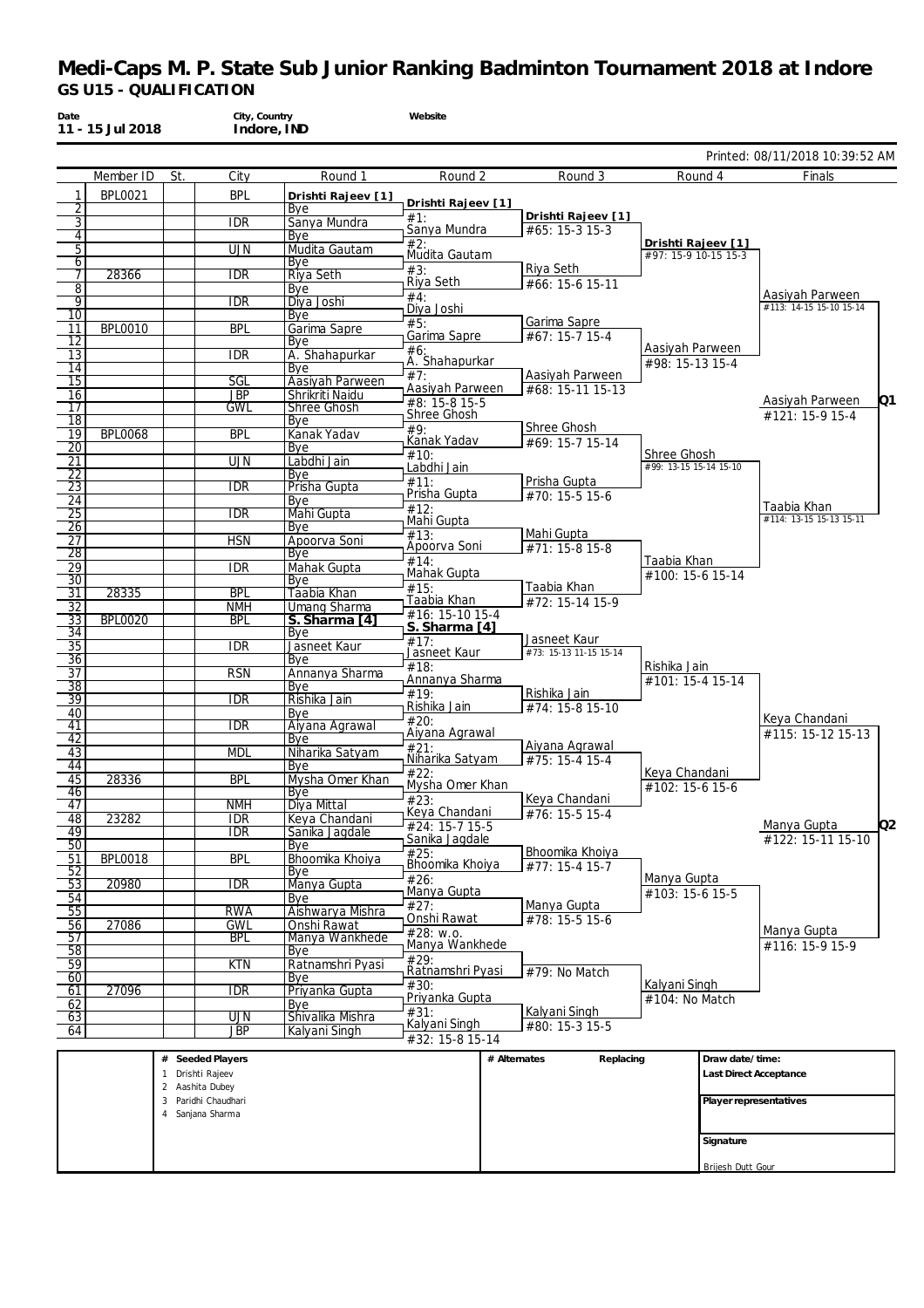|                         | 11 - 15 Jul 2018 |     | City, Country<br>Indore, IND |                         | Website                         |                                      |                        |                                         |
|-------------------------|------------------|-----|------------------------------|-------------------------|---------------------------------|--------------------------------------|------------------------|-----------------------------------------|
|                         |                  |     |                              |                         |                                 |                                      |                        | Printed: 08/11/2018 10:39:52 AM         |
|                         | Member ID        | St. | City                         | Round 1                 | Round 2                         | Round 3                              | Round 4                | Finals                                  |
| 65                      | <b>BPL0019</b>   |     | <b>BPL</b>                   | Tanishka Mihi Varma     | Tanishka Mihi Varma             |                                      |                        |                                         |
| 66                      |                  |     | <b>NMH</b>                   | Sneha Goyal             | #33: w.o.                       | Pearl Gaur                           |                        |                                         |
| 67                      | 24340            |     | <b>IDR</b>                   | Bye<br>Pearl Gaur       | Pearl Gaur                      | #81: 13-15 15-8 15-14                |                        |                                         |
| 68<br>69                |                  |     |                              | Bye                     | #34:                            |                                      | Pearl Gaur             |                                         |
| 70                      |                  |     | <b>IDR</b>                   | Prachi Choukse          | Prachi Choukse                  |                                      | #105: 15-8 15-12       |                                         |
| 71                      |                  |     |                              | Bye                     | #35:                            | Prachi Choukse                       |                        |                                         |
| $\overline{72}$         |                  |     | <b>JBP</b>                   | Vaahi Dutta             | Vaahi Dutta                     | #82: 15-9 15-11                      |                        | Mihika Singhal                          |
| 73                      |                  |     | <b>DWS</b>                   | Anjalee Verma           | #36:<br>Palak Yadav             |                                      |                        | #117: 15-12 15-12                       |
| 74                      | <b>BPL0022</b>   |     | <b>BPL</b>                   | Palak Yadav             | #37: w.o.                       | Vani Shrivastava                     |                        |                                         |
| 75                      |                  |     |                              | Bye                     | Vani Shrivastava                | #83: 15-11 15-13                     |                        |                                         |
| 76                      |                  |     | mdl                          | Vani Shrivastava<br>Bye | #38:                            |                                      | Mihika Singhal         |                                         |
| 77<br>78                | 19178            |     | <b>IDR</b>                   | Mihika Singhal          | Mihika Singhal                  |                                      | #106: 15-6 15-1        |                                         |
| 79                      |                  |     |                              | Bye                     | #39:                            | Mihika Singhal                       |                        |                                         |
| 80                      |                  |     | <b>UJN</b>                   | Anee Doshi              | Anee Doshi                      | #84: 15-1 15-3                       |                        |                                         |
| 81                      |                  |     | UJN                          | Agamyaa Jain            | #40:                            |                                      |                        | P. Chaudhari [3] Q3<br>#123: 15-14 15-6 |
| $\overline{82}$         |                  |     | <b>IDR</b>                   | Gayatri Kamrola         | Agamyaa Jain<br>#41: 15-12 15-9 | Praksha Rawat                        |                        |                                         |
| 83                      |                  |     |                              | Bye                     | Praksha Rawat                   | #85: 15-6 15-13                      |                        |                                         |
| 84                      |                  |     | <b>DTA</b>                   | Praksha Rawat           | #42:                            |                                      | Anuskha Golash         |                                         |
| 85<br>86                |                  |     | <b>IDR</b>                   | Bye<br>Niharika Sant    | Niharika Sant                   |                                      | #107: 15-11 15-4       |                                         |
| 87                      |                  |     |                              | Bye                     | #43:                            | Anuskha Golash                       |                        |                                         |
| 88                      | <b>BPL0077</b>   |     | <b>BPL</b>                   | Anuskha Golash          | Anuskha Golash                  | #86: 15-12 15-6                      |                        |                                         |
| $\overline{89}$         |                  |     |                              | Bye                     | #44:                            |                                      |                        | P. Chaudhari [3]                        |
| 90                      | 25088            |     | <b>GWL</b>                   | Pranika Holkar          | Pranika Holkar                  | Pranika Holkar                       |                        | #118: 15-6 15-7                         |
| 91                      |                  |     |                              | Bye                     | #45:<br>Monika Kangsia          | #87: 15-6 15-3                       |                        |                                         |
| 92                      |                  |     | IDR                          | Monika Kangsia          | #46:                            |                                      | P. Chaudhari [3]       |                                         |
| 93                      |                  |     | <b>BPL</b>                   | Bye                     | Shrestha Goyal                  |                                      | #108: 15-9 15-9        |                                         |
| 94<br>95                |                  |     |                              | Shrestha Goyal<br>Bye   | #47:                            | P. Chaudhari [3]                     |                        |                                         |
| 96                      | 15831            |     | <b>IDR</b>                   | P. Chaudhari [3]        | P. Chaudhari [3]                | $\#88:15-115-1$                      |                        |                                         |
| 97                      |                  |     | $\overline{\text{JBP}}$      | Ishwi Naidu             | #48:                            |                                      |                        |                                         |
| 98                      |                  |     | <b>BPL</b>                   | Kanishka Sanjeev        | Kanishka Sanjeev                |                                      |                        |                                         |
| 99                      |                  |     |                              | Bye                     | #49: 15-9 15-9<br>Naudita Gupta | Naudita Gupta<br>#89: 15-7 15-7      |                        |                                         |
| 100                     |                  |     | $\overline{\text{IDR}}$      | Naudita Gupta           | #50:                            |                                      | Naudita Gupta          |                                         |
| 101                     |                  |     |                              | Bye                     | Avni Mishra                     |                                      | #109: 15-11 15-6       |                                         |
| 102<br>$\overline{103}$ |                  |     | $\overline{IDR}$             | Avni Mishra<br>Bye      | #51:                            | Avni Mishra                          |                        |                                         |
| 104                     |                  |     | <b>KTN</b>                   | Samiksha Yadav          | Samiksha Yadav                  | #90: 15-2 15-2                       |                        |                                         |
| 105                     |                  |     |                              | Bye                     | #52:                            |                                      |                        | Naudita Gupta                           |
| 106                     | <b>BPL0015</b>   |     | <b>BPL</b>                   | Adeen Khan              | Adeen Khan                      |                                      |                        | #119: 15-3 15-4                         |
| 107                     |                  |     |                              | Bye                     | #53:<br>Prerna Kamble           | Adeen Khan<br>#91: 15-7 15-7         |                        |                                         |
| 108                     |                  |     | <b>IDR</b>                   | Prerna Kamble           | #54:                            |                                      | Adeen Khan             |                                         |
| 109                     |                  |     |                              | Bye                     | Vinayaka Mishra                 |                                      | #110: 11-15 15-6 15-13 |                                         |
| 110<br>111              |                  |     | UJN                          | Vinayaka Mishra<br>Bye  | #55:                            | Rishika Dharwa                       |                        |                                         |
| $\overline{112}$        |                  |     | <b>IDR</b>                   | Rishika Dharwa          | Rishika Dharwa                  | #92: 15-14 15-8                      |                        |                                         |
| 113                     |                  |     | <b>IDR</b>                   | Somya Sharma            | #56:                            |                                      |                        | A. Dubey [2]                            |
| $\overline{114}$        |                  |     | $\overline{\mathsf{SGR}}$    | Somaya Kori             | Somya Sharma                    |                                      |                        | #124: 15-7 15-7                         |
| 115                     |                  |     |                              | <b>Bye</b>              | #57: w.o.<br>Priyasha Narang    | Priyasha Narang<br>#93: 15-7 15-3    |                        |                                         |
| 116                     | <b>BPL0016</b>   |     | <b>BPL</b>                   | Priyasha Narang         | #58:                            |                                      | Priyasha Narang        |                                         |
| $\overline{117}$        |                  |     |                              | Bye                     | Vashikha Garg                   |                                      | #111: 15-11 15-12      |                                         |
| 118<br>119              | 17683            |     | <b>NMH</b>                   | Vashikha Garg<br>Bye    | #59:                            | Rishita Khabya                       |                        |                                         |
| 120                     |                  |     | <b>IDR</b>                   | Rishita Khabya          | Rishita Khabya                  | $#94$ : w.o.                         |                        |                                         |
| $\overline{121}$        |                  |     |                              | Bye                     | #60:                            |                                      |                        | A. Dubey [2]                            |
| $\overline{122}$        | 28984            |     | <b>BPL</b>                   | <b>Rimjhim Pal</b>      | Rimjhim Pal                     |                                      |                        | #120: 15-4 15-3                         |
| 123                     |                  |     |                              | Bye                     | #61:<br>Sakshi Patidar          | Rimjhim Pal<br>#95: 15-14 11-15 15-8 |                        |                                         |
|                         |                  |     | <b>IDR</b>                   | Sakshi Patidar          | #62:                            |                                      | A. Dubey [2]           |                                         |
| 124                     |                  |     |                              |                         |                                 |                                      |                        |                                         |
| 125                     |                  |     |                              | Bye                     |                                 |                                      |                        |                                         |
| 126<br>127              | 24339            |     | <b>IDR</b>                   | Runi Sharma<br>Bye      | Runi Sharma<br>#63:             | A. Dubey [2]                         | #112: 15-5 15-8        |                                         |

| Seeded Players<br>#     | # Alternates | Replacing | Draw date/time:               |
|-------------------------|--------------|-----------|-------------------------------|
| Drishti Rajeev          |              |           | <b>Last Direct Acceptance</b> |
| Aashita Dubey           |              |           |                               |
| Paridhi Chaudhari<br>۰. |              |           | Player representatives        |
| Sanjana Sharma          |              |           |                               |
|                         |              |           |                               |
|                         |              |           | Signature                     |
|                         |              |           |                               |
|                         |              |           | Brijesh Dutt Gour             |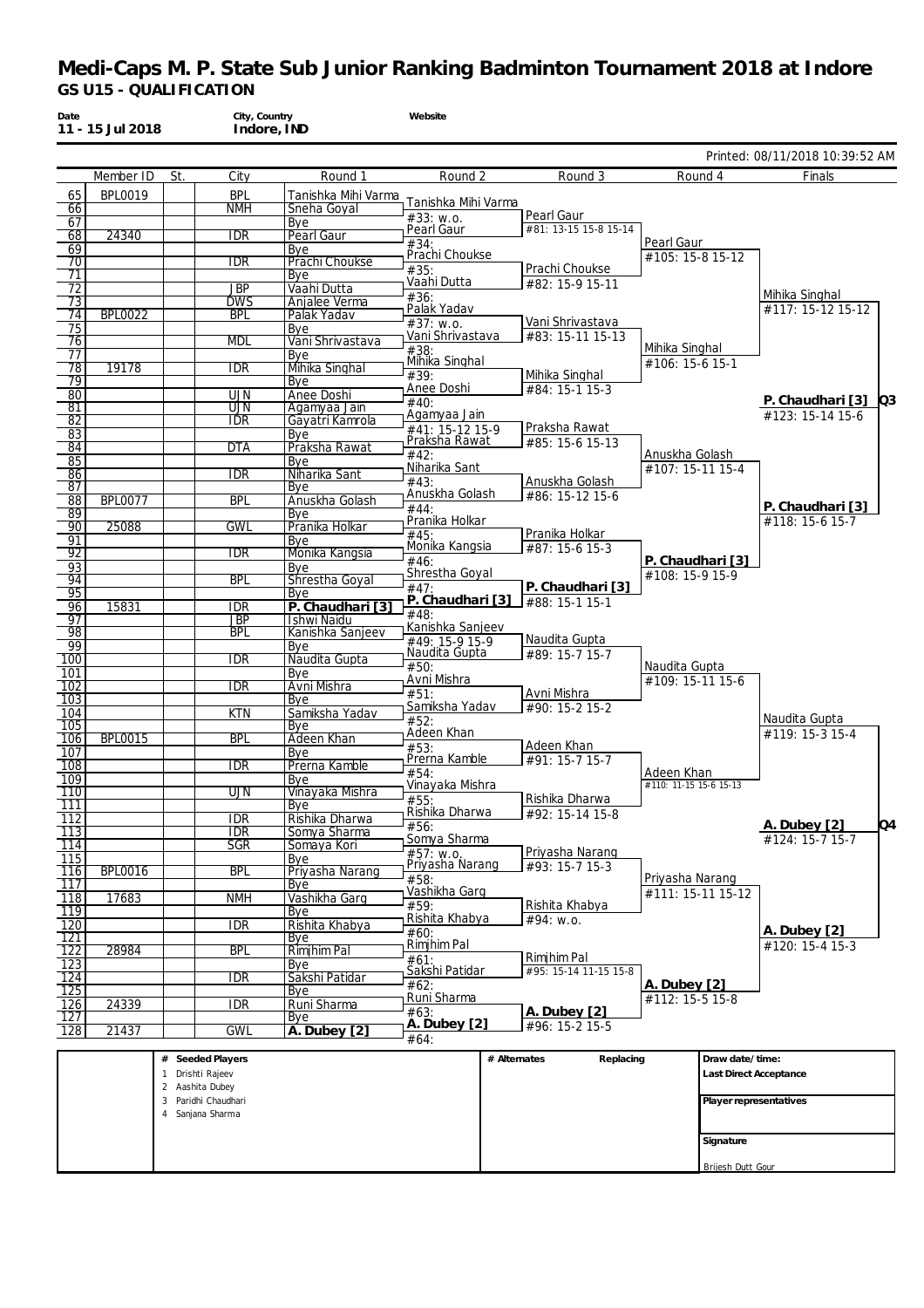# **Medi-Caps M. P. State Sub Junior Ranking Badminton Tournament 2018 at Indore** *GS U15*

| Date | 11 - 15 Jul 2018 |           | City, Country<br>Indore, IND |                     | Website                                    |                                             |                                               |                                             |
|------|------------------|-----------|------------------------------|---------------------|--------------------------------------------|---------------------------------------------|-----------------------------------------------|---------------------------------------------|
|      |                  |           |                              |                     |                                            |                                             |                                               | Printed: 08/11/2018 10:39:25 AM             |
|      | Member ID        | St.       | City                         | Round 1             | Quarterfinals                              | Semifinals                                  | Final                                         | Winner                                      |
| 1    | 18080            |           | <b>DWS</b>                   | <b>B.</b> Verma [1] |                                            |                                             |                                               |                                             |
| 2    | 18935            |           | <b>IDR</b>                   | Riju Patidar        | B. Verma [1]<br>#1: 18-21 21-17 21-15      |                                             |                                               |                                             |
| 3    |                  | <b>WC</b> | <b>IDR</b>                   | Dheemahi Chouhan    |                                            | B. Verma [1]<br>#9: 21-15 21-16             |                                               |                                             |
| 4    | 20980            | Q         | <b>IDR</b>                   | Manya Gupta         | Manya Gupta<br>$#2: 21-621-7$              |                                             |                                               |                                             |
| 5    | 10425            |           | <b>IDR</b>                   | Gauri Chitte [3]    |                                            |                                             | <b>B.</b> Verma [1]<br>#13: 17-21 21-15 21-19 |                                             |
| 6    | 17696            |           | <b>GWL</b>                   | Srikari Reddy       | Gauri Chitte [3]<br>#3: 21-15 21-15        |                                             |                                               |                                             |
| 7    |                  | Q         | SGL                          | Aasiyah Parween     |                                            | Gauri Chitte [3]<br>#10: 21-12 21-10        |                                               |                                             |
| 8    | 17698            |           | <b>IDR</b>                   | Mehr Pusalkar       | Mehr Pusalkar<br>#4: 14-21 21-16 21-12     |                                             |                                               |                                             |
| 9    | 8389             |           | <b>IDR</b>                   | Shristhi Gupta      |                                            |                                             |                                               | <b>B.</b> Verma [1]<br>#16: 21-12 21-15     |
| 10   | 15831            | Q         | <b>IDR</b>                   | Paridhi Chaudhari   | Paridhi Chaudhari<br>#5: 21-16 13-21 21-10 |                                             |                                               |                                             |
| 11   | 21437            | Q         | GWL                          | Aashita Dubey       |                                            | Swati Solanki [4]<br>#11: 16-21 21-17 21-18 |                                               |                                             |
| -12  | 18931            |           | <b>IDR</b>                   | Swati Solanki [4]   | Swati Solanki [4]<br>#6: 21-15 21-19       |                                             |                                               |                                             |
| 13   | 21436            |           | <b>GWL</b>                   | Shara Mehta         |                                            |                                             | Swati Solanki [4]<br>#14: 21-19 21-14         |                                             |
| 14   | 25190            |           | <b>IDR</b>                   | Drishti Somani      | Shara Mehta<br>#7: 16-21 21-11 21-14       |                                             |                                               |                                             |
| 15   | 18086            |           | <b>IDR</b>                   | Aadhyaa Jain        |                                            | Priyanka Pant [2]<br>#12: 21-12 21-13       |                                               |                                             |
| 16   | <b>BPL0013</b>   |           | <b>BPL</b>                   | Priyanka Pant [2]   | Priyanka Pant [2]<br>#8: 21-11 21-13       |                                             |                                               |                                             |
|      |                  |           |                              |                     |                                            | Position 3-4                                | Gauri Chitte [3]                              | Priyanka Pant [2]<br>#15: 15-21 21-15 21-16 |

| Privanka Pant [2] |  |
|-------------------|--|
|                   |  |

| Seeded Players<br># | # Lucky Losers | Replacing | Draw date/time:        |
|---------------------|----------------|-----------|------------------------|
| Bhumika Verma       |                |           | Last Direct Acceptance |
| Priyanka Pant       |                |           |                        |
| 3 Gauri Chitte      |                |           | Player representatives |
| Swati Solanki       |                |           |                        |
|                     |                |           |                        |
|                     |                |           | Signature              |
|                     |                |           |                        |
|                     |                |           | Brijesh Dutt Gour      |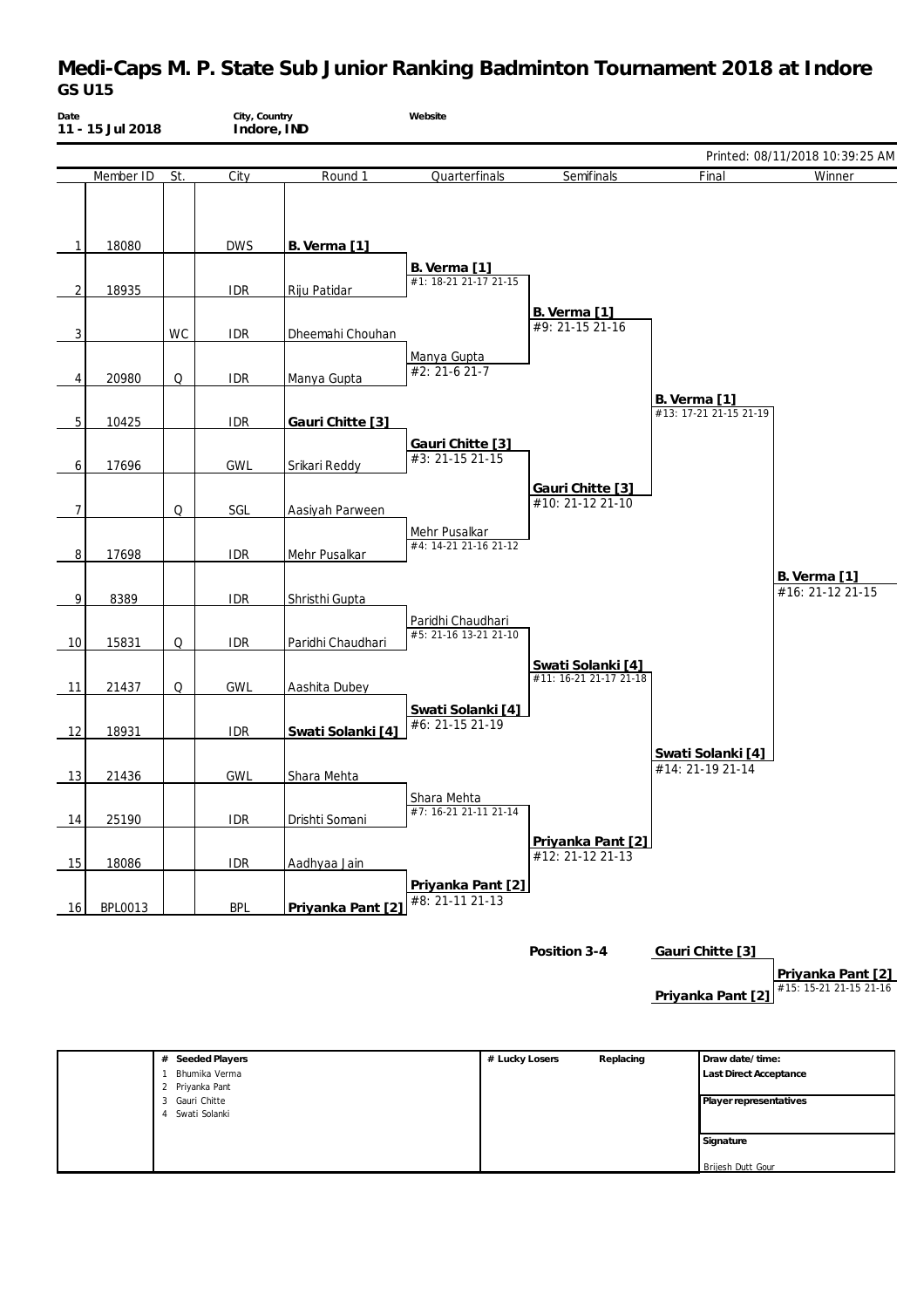| Date                | 11 - 15 Jul 2018 |     | City, Country<br>Indore, IND | Website                                  |                                                                    |
|---------------------|------------------|-----|------------------------------|------------------------------------------|--------------------------------------------------------------------|
|                     |                  |     |                              |                                          | Printed: 08/11/2018 10:30:52 AM                                    |
|                     | Member ID        | St. | City                         | Finals                                   | Qualifiers                                                         |
| 1                   |                  |     | <b>RSN</b><br><b>RSN</b>     | Umang Jha<br>Kanishq Singh Negi          |                                                                    |
|                     |                  |     |                              |                                          | Umang Jha<br>Kanishq Singh Negi<br>Q1<br>#1:                       |
| $\overline{2}$<br>3 |                  |     | CHW<br>CHW                   | Bye<br>Devansh Lamba<br>Abhinav Sahu     |                                                                    |
| 4                   |                  |     | <b>IDR</b><br>IDR            | Vedant Batra<br>Aryan Gupta              | Vedant Batra<br>Q2<br>Aryan Gupta<br>#2: 15-8 15-12                |
| $\mathbf 5$         |                  |     | CHW<br>CHW                   | Ashay Karde<br>Kushagra Patel            |                                                                    |
| 6                   |                  |     | <b>IDR</b><br><b>IDR</b>     | Atharva Rawat<br>Atharva Tare            | Atharva Rawat<br>Q <sub>3</sub><br>Atharva Tare<br>#3: 15-12 15-11 |
| $\overline{7}$      |                  |     |                              | Bye                                      |                                                                    |
| 8                   |                  |     | <b>DWS</b><br><b>DWS</b>     | Yash Khandelwal<br>Gurujot Singh Khanuja | Yash Khandelwal<br>Gurujot Singh Khanuja<br>Q <sub>4</sub><br>#4:  |

| # Seeded Players | # Alternates | Replacing | Draw date/time:        |
|------------------|--------------|-----------|------------------------|
|                  |              |           | Last Direct Acceptance |
|                  |              |           | Player representatives |
|                  |              |           |                        |
|                  |              |           | Signature              |
|                  |              |           | Brijesh Dutt Gour      |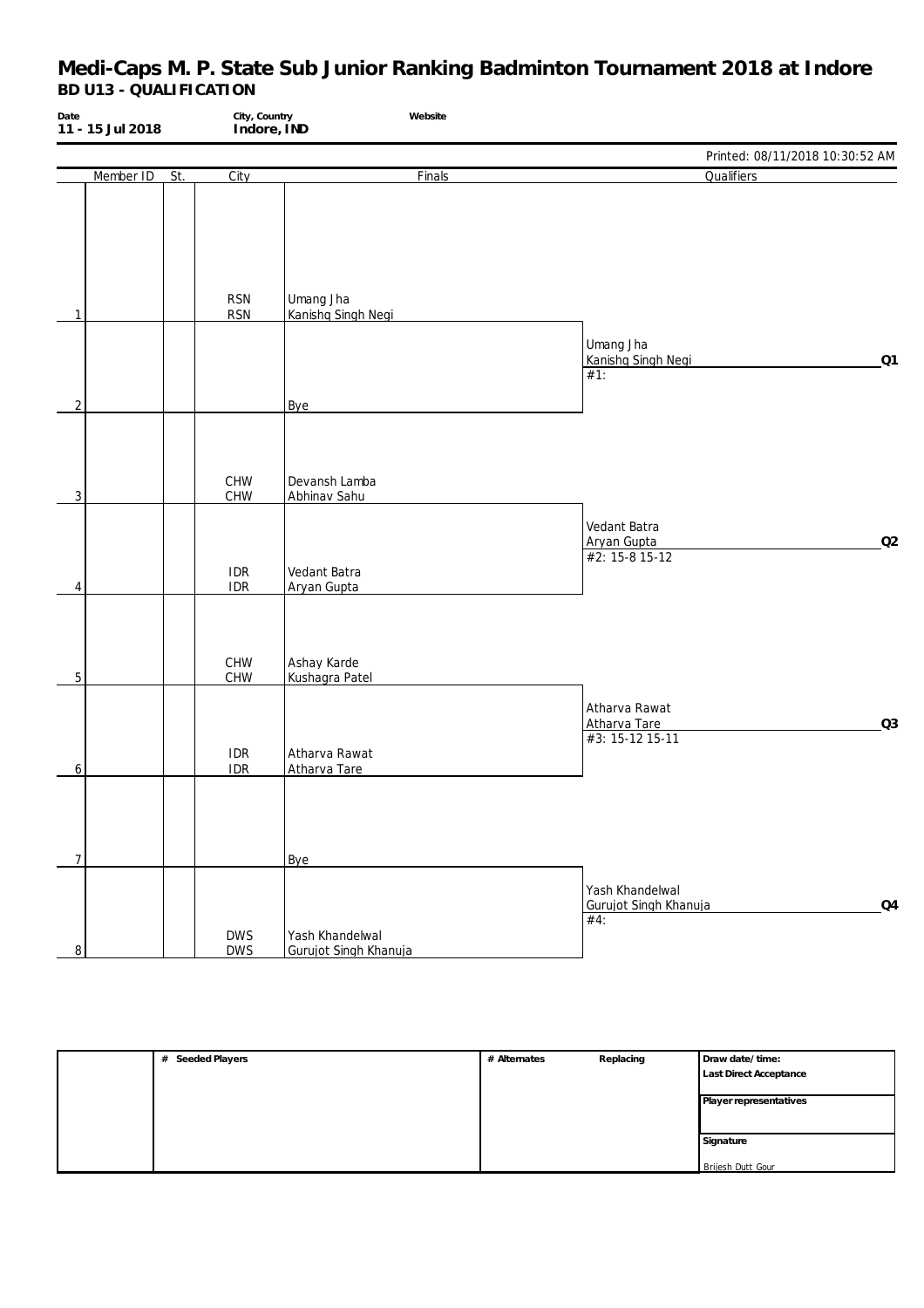# **Medi-Caps M. P. State Sub Junior Ranking Badminton Tournament 2018 at Indore** *BD U13*

| Date         | 11 - 15 Jul 2018                 |           | City, Country<br>Indore, IND |                                       | Website                               |                                        |                                   |                                   |
|--------------|----------------------------------|-----------|------------------------------|---------------------------------------|---------------------------------------|----------------------------------------|-----------------------------------|-----------------------------------|
|              |                                  |           |                              |                                       |                                       |                                        |                                   | Printed: 08/11/2018 10:31:42 AM   |
|              | Member ID                        | St.       | City                         | Round 1                               | Quarterfinals                         | Semifinals                             | Final                             | Winner                            |
| $\mathbf{1}$ | <b>BPL0009</b><br><b>BPL0014</b> |           | <b>BPL</b><br><b>BPL</b>     | Y. Kolli [1]<br>Ishaan Pant           | Y. Kolli [1]                          |                                        |                                   |                                   |
| 2            |                                  | Q         | <b>DWS</b><br><b>DWS</b>     | Yash Khandelwal<br>G. Khanuja         | <b>Ishaan Pant</b><br>#1: 21-10 21-15 | Mridul Biryani                         |                                   |                                   |
| 3            |                                  | <b>WC</b> | <b>IDR</b><br><b>IDR</b>     | Aditya Punekar<br>Naivaidhya Tonde    | Mridul Biryani                        | Prakhar Shrivastava<br>#9: 21-15 21-10 |                                   |                                   |
| 4            | 26682                            |           | <b>GWL</b><br><b>GWL</b>     | Mridul Biryani<br>Prakhar Shrivastava | Prakhar Shrivastava<br>#2: 21-8 21-11 |                                        | Aaditya Jain [4]                  |                                   |
| 5            | 27092<br>29147                   |           | <b>IDR</b><br><b>IDR</b>     | Aaditya Jain [4]<br>Adityom Joshi     | Aaditya Jain [4]                      |                                        | Adityom Joshi<br>#13: 21-10 21-11 |                                   |
| 6            |                                  | Q         | <b>RSN</b><br><b>RSN</b>     | Umang Jha<br>Kanishq Singh Negi       | Adityom Joshi<br>#3: 21-4 21-1        | Aaditya Jain [4]                       |                                   |                                   |
| 7            |                                  |           | <b>MDL</b><br><b>MDL</b>     | Sahil Kachhwaha<br>Vansh Shrivastava  | Agad Baveja                           | Adityom Joshi<br>#10: 21-9 21-11       |                                   |                                   |
| 8            | <b>BPL0074</b><br>24800          |           | <b>GWL</b><br><b>GWL</b>     | Agad Baveja<br>Utkarsh Mourya         | Utkarsh Mourya<br>#4: 21-8 21-11      |                                        |                                   | Vansh Bansal [3]                  |
| 9            | <b>BPL0075</b><br>24801          |           | <b>GWL</b><br><b>GWL</b>     | Deep Das<br>Ranveer Silawat           | Atharva Rawat                         |                                        |                                   | Mantra Soneja<br>#15: 21-19 21-18 |
| 10           |                                  | Q         | <b>IDR</b><br><b>IDR</b>     | Atharva Rawat<br>Atharva Tare         | Atharva Tare<br>#5: 17-21 21-14 21-19 | Vansh Bansal [3]                       |                                   |                                   |
| 11           | ASK0001<br><b>BPL0072</b>        |           | <b>GWL</b><br><b>BPL</b>     | Y. Raghuvanshi<br>Aryan Sharma        | Vansh Bansal [3]                      | Mantra Soneja<br>#11: 21-5 21-5        |                                   |                                   |
| 12           | 16892<br>18088                   |           | <b>IDR</b><br><b>IDR</b>     | Vansh Bansal [3]<br>Mantra Soneja     | Mantra Soneja<br>#6: 21-5 21-9        |                                        | Vansh Bansal [3]                  |                                   |
| 13           |                                  |           | <b>RWA</b><br><b>RWA</b>     | Arijeet Singh<br>Swaraj Singh         | Vedant Batra                          |                                        | Mantra Soneja<br>#14: 21-11 21-14 |                                   |
| 14           |                                  | Q         | <b>IDR</b><br><b>IDR</b>     | Vedant Batra<br>Aryan Gupta           | Aryan Gupta<br>#7: 21-16 21-19        | P. Golash [2]                          |                                   |                                   |
| 15           | <b>BPL0008</b>                   |           | <b>BPL</b><br><b>BPL</b>     | Chetan Kolli<br>Sarthak Maran         | P. Golash [2]                         | Dev Kumawat<br>#12: 21-8 21-12         |                                   |                                   |
| 16           | 24225<br>21228                   |           | GWL<br><b>GWL</b>            | P. Golash [2]<br>Dev Kumawat          | Dev Kumawat<br>#8: 21-9 21-8          |                                        |                                   |                                   |

| # Seeded Players    | # Lucky Losers | Replacing | Draw date/time:               |
|---------------------|----------------|-----------|-------------------------------|
| Yuvan Krishna Kolli |                |           | <b>Last Direct Acceptance</b> |
| Ishaan Pant         |                |           |                               |
| 2 Prajjwal Golash   |                |           | Player representatives        |
| Dev Kumawat         |                |           |                               |
| 3 Vansh Bansal      |                |           |                               |
| Mantra Soneja       |                |           | Signature                     |
| Aaditya Jain<br>4   |                |           |                               |
| Adityom Joshi       |                |           | <b>Brijesh Dutt Gour</b>      |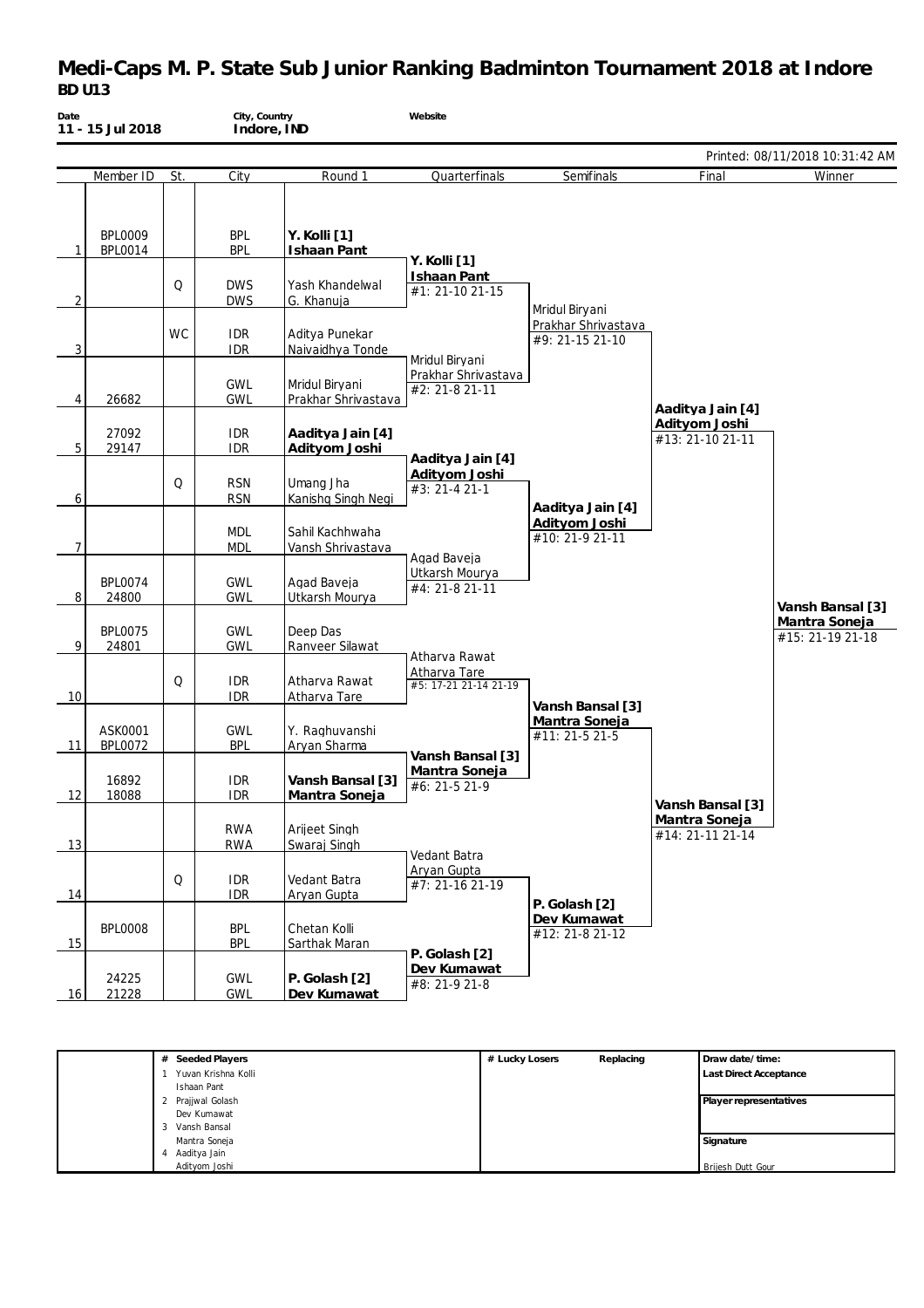| Date | 11 - 15 Jul 2018 |     | City, Country<br>Indore, IND | Website                             |                                                   |                                                                   |
|------|------------------|-----|------------------------------|-------------------------------------|---------------------------------------------------|-------------------------------------------------------------------|
|      |                  |     |                              |                                     |                                                   | Printed: 08/11/2018 10:32:04 AM                                   |
|      | Member ID        | St. | City                         | Round 1                             | Finals                                            | Qualifiers                                                        |
| 1    | <b>BPL0068</b>   |     | <b>BPL</b><br><b>BPL</b>     | Kanishka Sanjeev [1]<br>Kanak Yadav |                                                   |                                                                   |
| 2    |                  |     | <b>IDR</b><br><b>IDR</b>     | Aastha Sharma<br>Krati Tiwari       | #1: No Match                                      |                                                                   |
| 3    | 24340            |     | <b>IDR</b><br><b>IDR</b>     | Pearl Gaur<br>Anushka Shahapurkar   |                                                   | Pearl Gaur<br>Anushka Shahapurkar<br>Q1<br>#5: No Match           |
| 4    |                  |     | <b>BPL</b><br><b>BPL</b>     | Shrestha Goyal<br>Manya Wankhede    | Pearl Gaur<br>Anushka Shahapurkar<br>#2: w.o.     |                                                                   |
| 5    | 28336<br>28335   |     | <b>BPL</b><br><b>BPL</b>     | Mysha Omer Khan<br>Taabia Khan      |                                                   |                                                                   |
| 6    |                  |     | <b>IDR</b><br><b>IDR</b>     | Aiyana Agrawal<br>Rishika Jain      | Aiyana Agrawal<br>Rishika Jain<br>#3: 15-14 15-13 |                                                                   |
| 7    |                  |     | <b>UJN</b><br><b>UJN</b>     | Shivalika Mishra<br>Vinayaka Mishra |                                                   | Ojaswini Dubey [2]<br>Q2<br>Naudita Gupta<br>#6: 15-7 13-15 15-14 |
| 8    |                  |     | <b>IDR</b><br><b>IDR</b>     | Ojaswini Dubey [2]<br>Naudita Gupta | Ojaswini Dubey [2]<br>Naudita Gupta<br>#4: $w.o.$ |                                                                   |

| # Seeded Players | # Alternates | Replacing | Draw date/time:               |
|------------------|--------------|-----------|-------------------------------|
| Kanishka Sanjeev |              |           | <b>Last Direct Acceptance</b> |
| Kanak Yadav      |              |           |                               |
| 2 Ojaswini Dubey |              |           | Player representatives        |
| Naudita Gupta    |              |           |                               |
|                  |              |           |                               |
|                  |              |           | Signature                     |
|                  |              |           |                               |
|                  |              |           | Brijesh Dutt Gour             |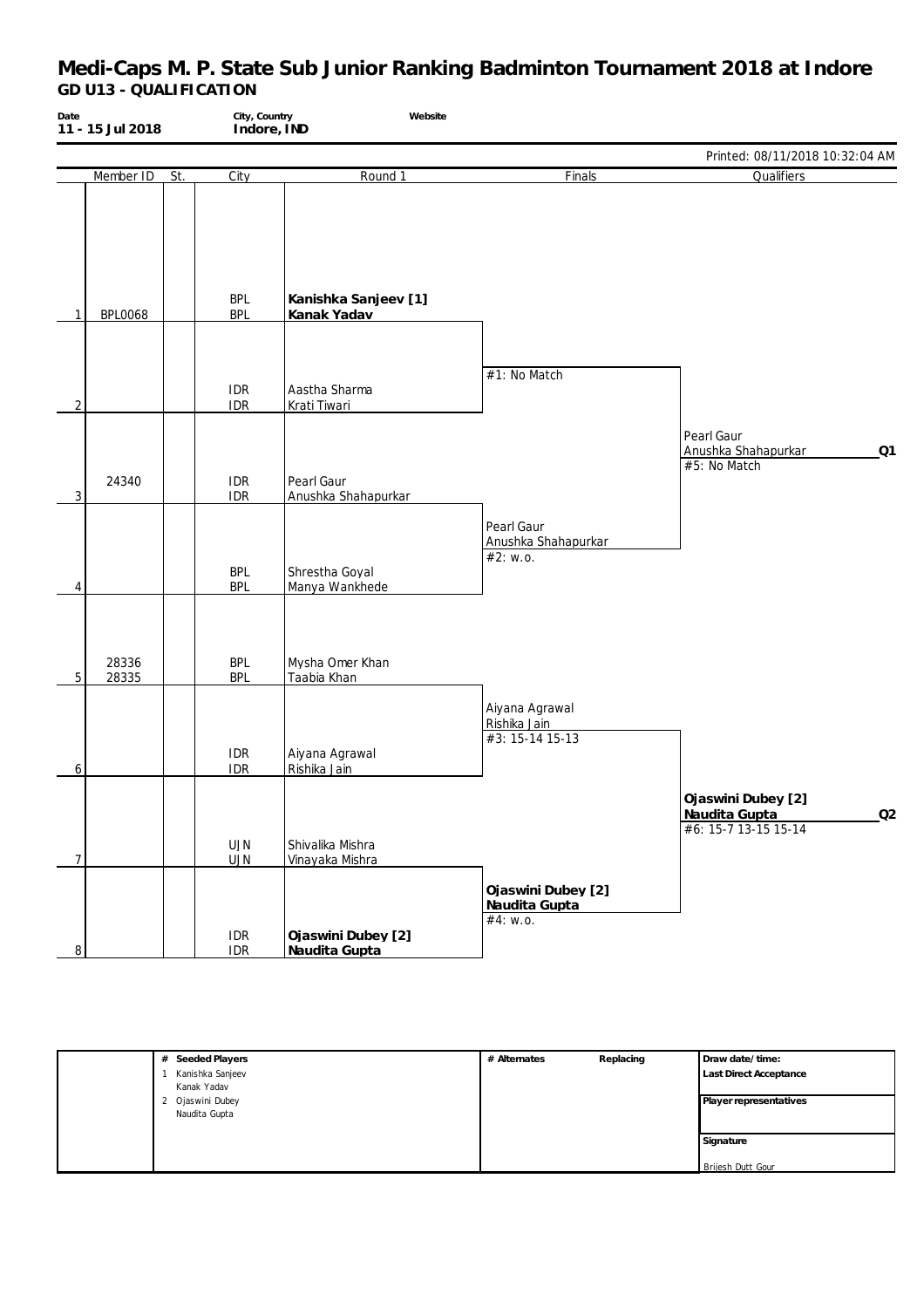# **Medi-Caps M. P. State Sub Junior Ranking Badminton Tournament 2018 at Indore** *GD U13*

| Date | 11 - 15 Jul 2018                 |           | City, Country<br>Indore, IND | Website                                 |                                                          |                                                                  |                                                      |
|------|----------------------------------|-----------|------------------------------|-----------------------------------------|----------------------------------------------------------|------------------------------------------------------------------|------------------------------------------------------|
|      |                                  |           |                              |                                         |                                                          |                                                                  | Printed: 08/11/2018 10:32:39 AM                      |
|      | Member ID                        | St.       | City                         | Quarterfinals                           | Semifinals                                               | Final                                                            | Winner                                               |
| 1    | 25088<br>21436                   |           | <b>GWL</b><br><b>GWL</b>     | Pranika Holkar [1]<br>Shara Mehta       |                                                          |                                                                  |                                                      |
| 2    |                                  | Q         | <b>IDR</b><br><b>IDR</b>     | Ojaswini Dubey<br>Naudita Gupta         | Pranika Holkar [1]<br>Shara Mehta<br>#1: 21-10 21-13     |                                                                  |                                                      |
| 3    | 23282                            |           | <b>IDR</b><br><b>RWA</b>     | Keya Chandani<br>Aishwarya Mishra       |                                                          | Pranika Holkar [1]<br>Shara Mehta<br>#5: 21-14 21-14             |                                                      |
| 4    | <b>BPL0077</b><br><b>BPL0020</b> |           | <b>BPL</b><br><b>BPL</b>     | Anuskha Golash<br>Sanjana Sharma        | Anuskha Golash<br>Sanjana Sharma<br>$#2: 21-15 21-13$    |                                                                  |                                                      |
| 5    | 24340                            | Q         | <b>IDR</b><br><b>IDR</b>     | Pearl Gaur<br>Anushka Shahapurkar       |                                                          |                                                                  | Pranika Holkar [1]<br>Shara Mehta<br>#7: 21-16 21-11 |
| 6    | 27086                            |           | <b>GWL</b><br>GWL            | Shree Ghosh<br>Onshi Rawat              | Pearl Gaur<br>Anushka Shahapurkar<br>#3: 21-13 22-20     |                                                                  |                                                      |
| 7    |                                  | <b>WC</b> | <b>IDR</b><br><b>IDR</b>     | Dheemahi Chouhan<br>Sanika Jagdale      |                                                          | Garima Sapre [2]<br>Tanishka Mihi Varma<br>#6: 21-19 15-21 21-12 |                                                      |
| 8    | <b>BPL0010</b><br><b>BPL0019</b> |           | <b>BPL</b><br><b>BPL</b>     | Garima Sapre [2]<br>Tanishka Mihi Varma | Garima Sapre [2]<br>Tanishka Mihi Varma<br>#4: 21-8 21-5 |                                                                  |                                                      |

| Seeded Players<br># | # Lucky Losers | Replacing | Draw date/time:               |
|---------------------|----------------|-----------|-------------------------------|
| Pranika Holkar      |                |           | <b>Last Direct Acceptance</b> |
| Shara Mehta         |                |           |                               |
| Garima Sapre        |                |           | Player representatives        |
| Tanishka Mihi Varma |                |           |                               |
|                     |                |           |                               |
|                     |                |           | Signature                     |
|                     |                |           |                               |
|                     |                |           | Brijesh Dutt Gour             |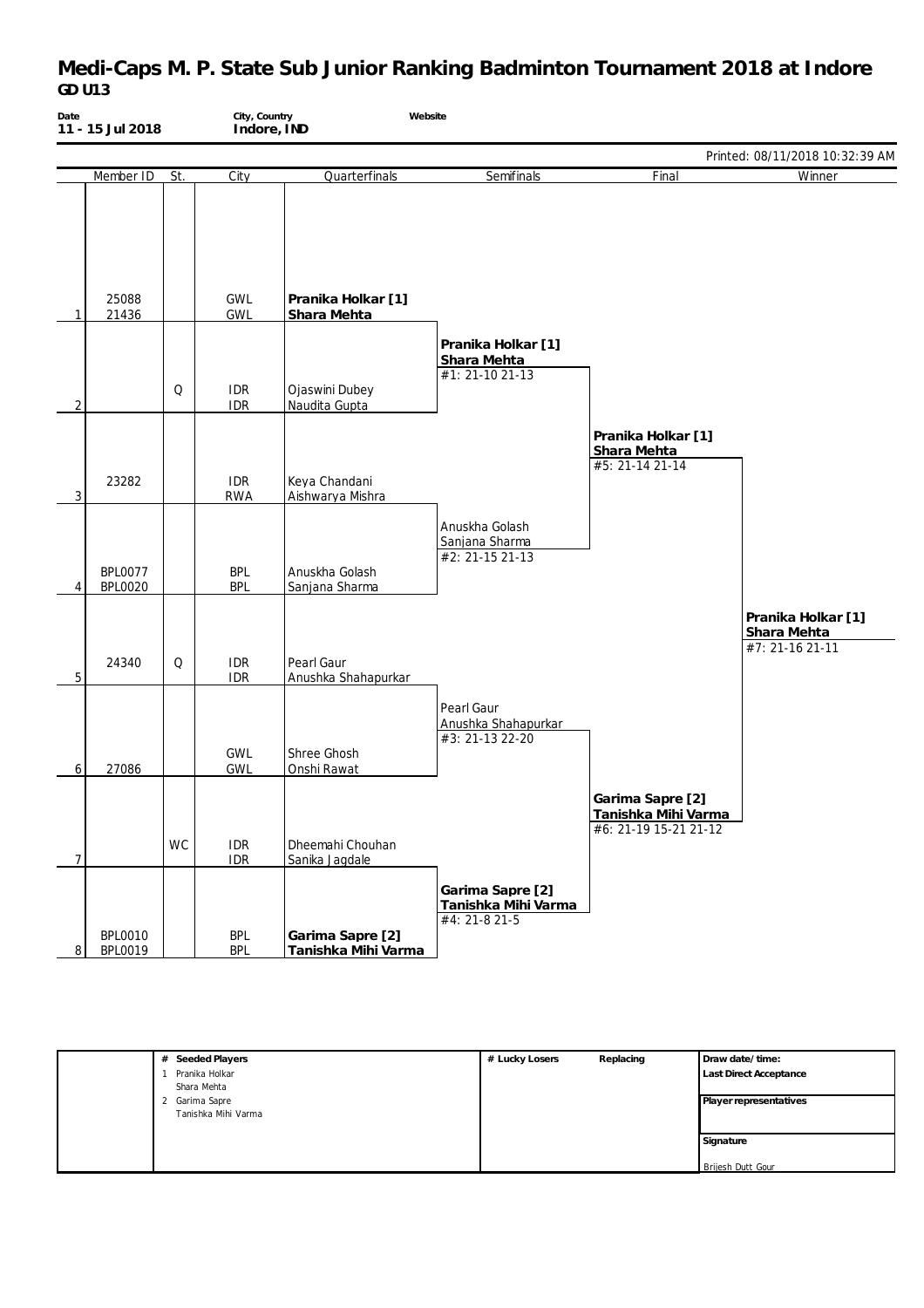| Date           | 11 - 15 Jul 2018 | City, Country            | Website<br>Indore, IND             |                                                           |                                                               |
|----------------|------------------|--------------------------|------------------------------------|-----------------------------------------------------------|---------------------------------------------------------------|
|                |                  |                          |                                    |                                                           | Printed: 08/11/2018 10:39:05 AM                               |
|                | Member ID<br>St. | City                     | Round 1                            | Finals                                                    | Qualifiers                                                    |
| 1              | <b>BPL0076</b>   | <b>BPL</b><br><b>BPL</b> | Kushagra Golash [1]<br>Ojas Wasney | Kushagra Golash [1]                                       |                                                               |
| 2              |                  |                          | Bye                                | Ojas Wasney<br>#1:                                        | Sankalp Chaudhary                                             |
| 3              | 27070            | <b>UJN</b><br><b>UJN</b> | Sankalp Chaudhary<br>Vaibhav Jadia |                                                           | Vaibhav Jadia<br>Q1<br>#9: 13-15 15-14 15-14                  |
| 4              |                  | <b>IDR</b><br><b>IDR</b> | Kovid Gupta<br>Bhushan Harde       | Sankalp Chaudhary<br>Vaibhav Jadia<br>#2: 9-15 15-14 15-9 |                                                               |
| 5              |                  | <b>IDR</b><br><b>IDR</b> | Anurag Kolde<br>Ishan Sharda       |                                                           |                                                               |
| 6              |                  |                          | Bye                                | Anurag Kolde<br>Ishan Sharda<br>#3:                       |                                                               |
| $\overline{7}$ |                  | <b>RWA</b><br><b>RWA</b> | Arijeet Singh<br>Swaraj Singh      |                                                           | Arijeet Singh<br>Q2<br>Swaraj Singh<br>#10: 12-15 15-11 15-14 |
| 8              |                  | <b>MDL</b><br><b>MDL</b> | Vipul Jain<br>Aaditya Khandelwal   | Arijeet Singh<br>Swaraj Singh<br>#4: 15-6 15-7            |                                                               |
| 9              |                  | <b>RSN</b><br><b>RSN</b> | Aadeesh Jain<br>Sanskar Jain       |                                                           |                                                               |
| 10             | 27081<br>24798   | <b>GWL</b><br><b>GWL</b> | Arnav Gupta<br>Pranay Warathe      | Arnav Gupta<br>Pranay Warathe<br>#5: 15-6 15-7            | Arnav Gupta                                                   |
| 11             |                  | <b>UJN</b><br><b>UJN</b> | Siddhant Jain<br>Mahiraj Verma     | Chirag Khan                                               | Q3<br>Pranay Warathe<br>#11: 15-9 13-15 15-11                 |
| 12             |                  | <b>IDR</b><br><b>IDR</b> | Chirag Khan<br>Udit Patidar        | Udit Patidar<br>#6: 15-14 15-12                           |                                                               |
| 13             |                  | <b>IDR</b><br><b>IDR</b> | Amresh Kadam<br>Advaith Moholkar   | Amresh Kadam                                              |                                                               |
| 14             |                  | <b>NMH</b><br><b>NMH</b> | Aditya Garg<br>Pranil Goyal        | Advaith Moholkar<br>#7: 15-8 15-10                        | Akshat Kumar [2]                                              |
| 15             |                  |                          | Bye                                | Akshat Kumar [2]                                          | Q4<br>Jasdeep Singh<br>#12: 15-10 15-11                       |
| 16             |                  | <b>BPL</b><br><b>BPL</b> | Akshat Kumar [2]<br>Jasdeep Singh  | Jasdeep Singh<br>#8:                                      |                                                               |

| # Seeded Players | # Alternates | Replacing | Draw date/time:        |
|------------------|--------------|-----------|------------------------|
| Kushagra Golash  |              |           | Last Direct Acceptance |
| Ojas Wasney      |              |           |                        |
| 2 Akshat Kumar   |              |           | Player representatives |
| Jasdeep Singh    |              |           |                        |
|                  |              |           |                        |
|                  |              |           | Signature              |
|                  |              |           |                        |
|                  |              |           | Brijesh Dutt Gour      |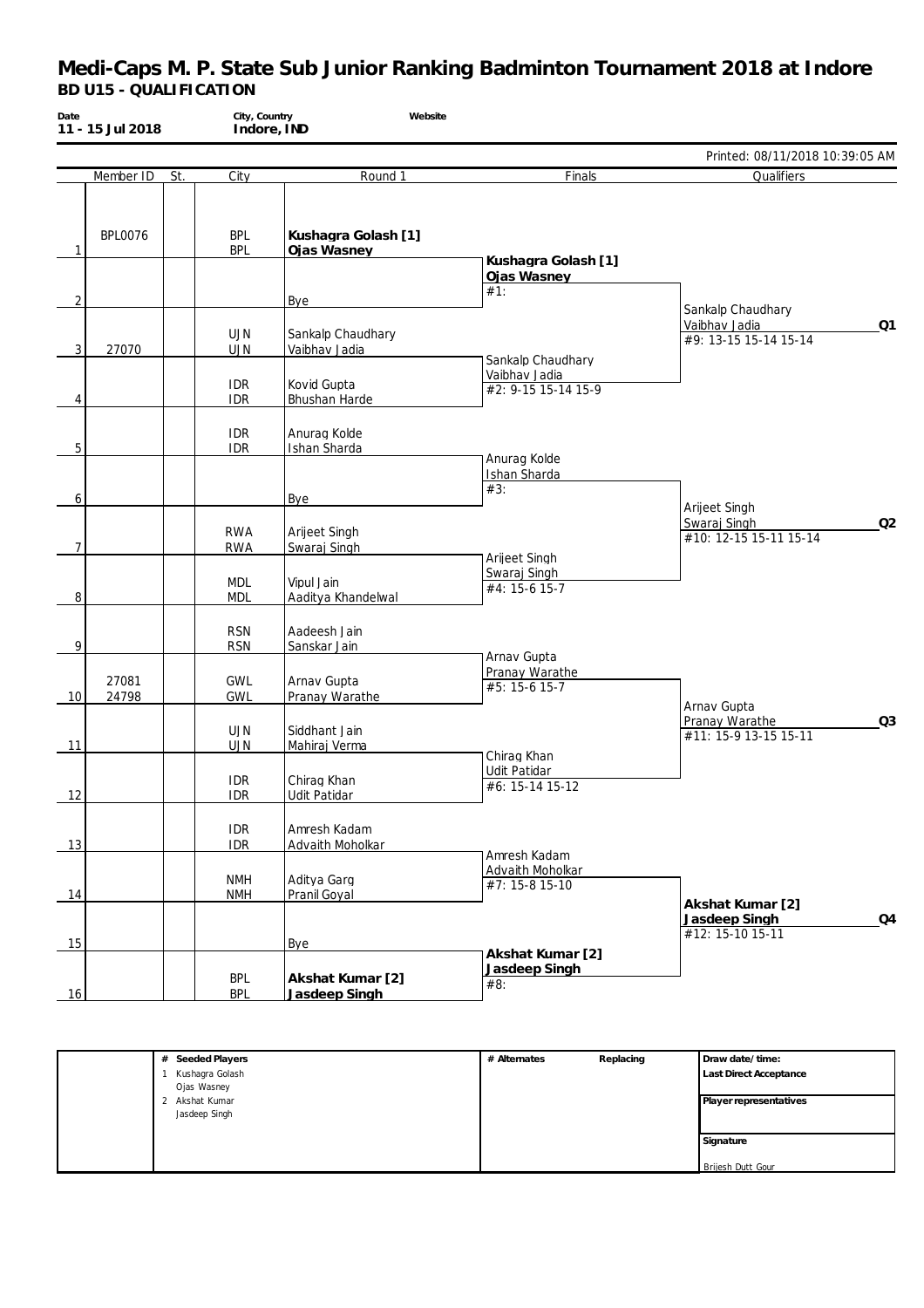# **Medi-Caps M. P. State Sub Junior Ranking Badminton Tournament 2018 at Indore** *BD U15*

| Date | 11 - 15 Jul 2018 |           | City, Country<br>Indore, IND |                                      | Website                                  |                                       |                                           |                                        |
|------|------------------|-----------|------------------------------|--------------------------------------|------------------------------------------|---------------------------------------|-------------------------------------------|----------------------------------------|
|      |                  |           |                              |                                      |                                          |                                       |                                           | Printed: 08/11/2018 10:38:53 AM        |
|      | Member ID        | St.       | City                         | Round 1                              | Quarterfinals                            | Semifinals                            | Final                                     | Winner                                 |
| 1    | 15825<br>19652   |           | <b>GWL</b><br><b>GWL</b>     | Anuj Kale [1]<br>Akshay Panchal      | Anuj Kale [1]                            |                                       |                                           |                                        |
| 2    | 19177<br>15824   |           | <b>IDR</b><br><b>IDR</b>     | V. Parihar<br>Rudra Tiwari           | <b>Akshay Panchal</b><br>#1: 21-18 21-18 | Anuj Kale [1]                         |                                           |                                        |
| 3    | 27087            | <b>WC</b> | <b>IDR</b><br><b>IDR</b>     | H. Rajput<br>Sanidhya Yadav          | Bhavarth Ojha                            | Akshay Panchal<br>#9: 21-15 21-11     |                                           |                                        |
| 4    |                  |           | <b>NMH</b><br><b>NMH</b>     | Bhavarth Ojha<br>Kapil Singha        | Kapil Singha<br>#2: 21-17 23-21          |                                       | Anuj Kale [1]                             |                                        |
| 5    | 25689<br>27100   |           | <b>IDR</b><br><b>IDR</b>     | Avadh Heda [4]<br>Raghuveer Pingle   | Shobhit Shukla                           |                                       | <b>Akshay Panchal</b><br>#13: 21-17 21-14 |                                        |
| 6    |                  |           | <b>RWA</b><br><b>RWA</b>     | Shobhit Shukla<br>Mrigendra Singh    | Mrigendra Singh<br>#3: 21-14 17-21 21-18 | Shobhit Shukla                        |                                           |                                        |
| 7    |                  | Q         | <b>RWA</b><br><b>RWA</b>     | Arijeet Singh<br>Swaraj Singh        | Arijeet Singh                            | Mrigendra Singh<br>#10: 21-12 21-7    |                                           |                                        |
| 8    | 27070            | Q         | <b>UJN</b><br><b>UJN</b>     | Sankalp Chaudhary<br>Vaibhav Jadia   | Swaraj Singh<br>#4: 21-15 12-21 24-22    |                                       |                                           | Vinay Sharma [3]                       |
| 9    |                  |           | <b>NSP</b><br><b>STN</b>     | Shriyanshu Ghosh<br>Deepanshu Shukla | Shriyanshu Ghosh                         |                                       |                                           | Vatsal Soman<br>#15: 22-24 21-11 21-17 |
| 10   | 27081<br>24798   | Q         | <b>GWL</b><br><b>GWL</b>     | Arnav Gupta<br>Pranay Warathe        | Deepanshu Shukla<br>#5: 21-14 21-19      | Vinay Sharma [3]                      |                                           |                                        |
| 11   |                  | Q         | <b>BPL</b><br><b>BPL</b>     | Akshat Kumar<br>Jasdeep Singh        | Vinay Sharma [3]                         | Vatsal Soman<br>#11: 21-12 21-17      |                                           |                                        |
| 12   | 16947<br>17682   |           | idr<br><b>IDR</b>            | Vinay Sharma [3]<br>Vatsal Soman     | <u>Vatsal Soman</u><br>#6: 21-14 21-8    |                                       | Vinay Sharma [3]                          |                                        |
| 13   | 25083<br>26251   |           | <b>IDR</b><br><b>IDR</b>     | Atharva Punekar<br>Kavya Singh       | Atharva Punekar                          |                                       | Vatsal Soman<br>#14: 21-14 22-20          |                                        |
| 14   |                  |           | <b>KTN</b><br><b>KTN</b>     | Kavya Malik<br>Ranjan Sharma         | Kavya Singh<br>#7: W.0.                  | R. Batra [2]                          |                                           |                                        |
| 15   |                  |           | <b>IDR</b><br><b>IDR</b>     | Samresh Modi<br>Anadi Rusiya         | R. Batra [2]                             | Uday Mukati<br>#12: 21-19 10-21 21-12 |                                           |                                        |
| 16   | 25084<br>18299   |           | <b>GWL</b><br><b>GWL</b>     | R. Batra [2]<br>Uday Mukati          | Uday Mukati<br>#8: w.o.                  |                                       |                                           |                                        |

| # Seeded Players      | # Lucky Losers | Replacing | Draw date/time:               |
|-----------------------|----------------|-----------|-------------------------------|
| Anuj Kale             |                |           | <b>Last Direct Acceptance</b> |
| Akshay Panchal        |                |           |                               |
| 2 Rabmeet Singh Batra |                |           | Player representatives        |
| Uday Mukati           |                |           |                               |
| Vinay Sharma<br>3     |                |           |                               |
| Vatsal Soman          |                |           | Signature                     |
| Avadh Heda<br>4       |                |           |                               |
| Raghuveer Pingle      |                |           | <b>Brijesh Dutt Gour</b>      |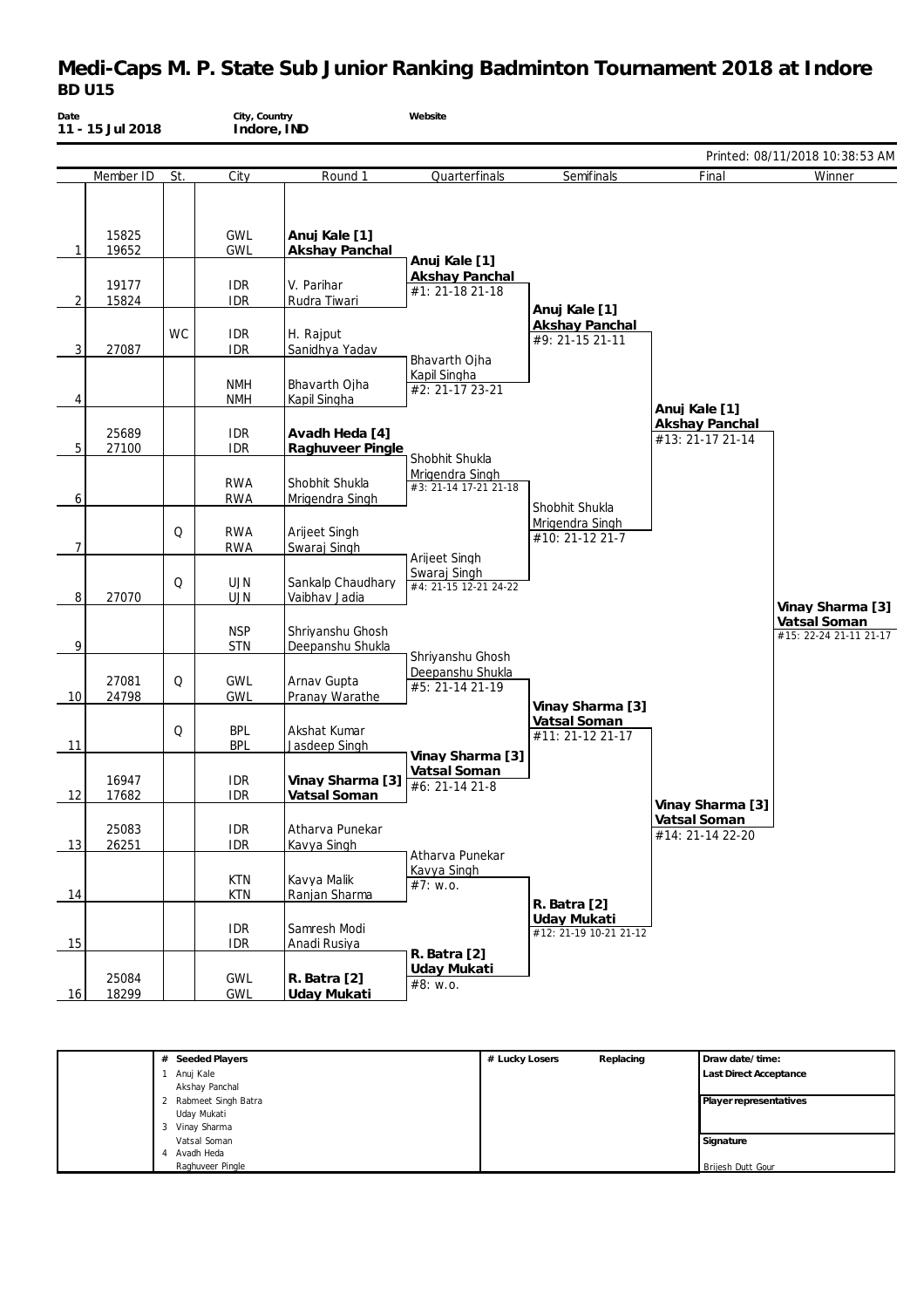| Date           | 11 - 15 Jul 2018                 |     | City, Country<br>Indore, IND | Website                                 |                                                      |                                                             |
|----------------|----------------------------------|-----|------------------------------|-----------------------------------------|------------------------------------------------------|-------------------------------------------------------------|
|                |                                  |     |                              |                                         |                                                      | Printed: 08/11/2018 10:38:34 AM                             |
|                | Member ID                        | St. | City                         | Round 1                                 | Finals                                               | Qualifiers                                                  |
| 1              | 18935<br>19178                   |     | <b>IDR</b><br><b>IDR</b>     | Riju Patidar [1]<br>Mihika Singhal      |                                                      |                                                             |
| $\overline{2}$ |                                  |     | <b>KTN</b><br><b>KTN</b>     | Bhagyashri Pyasi<br>Ratnamshri Pyasi    | Riju Patidar [1]<br>Mihika Singhal<br>#1: w.o.       |                                                             |
| 3 <sup>1</sup> | <b>BPL0019</b>                   |     | <b>BPL</b><br><b>BPL</b>     | Kanishka Sanjeev<br>Tanishka Mihi Varma |                                                      | Riju Patidar [1]<br>Mihika Singhal<br>Q1<br>$#5: 15-2 15-4$ |
| 4              |                                  |     | <b>IDR</b><br><b>IDR</b>     | Gayatri Kamrola<br>Jasmeet Kaur         | Gayatri Kamrola<br>Jasmeet Kaur<br>#2: w.o.          |                                                             |
| 5              |                                  |     | <b>MDL</b><br><b>MDL</b>     | Niharika Satyam<br>Vani Shrivastava     |                                                      |                                                             |
| 6              |                                  |     | <b>NMH</b><br><b>NMH</b>     | Diya Mittal<br><b>Umang Sharma</b>      | Diya Mittal<br><b>Umang Sharma</b><br>#3: 15-9 15-14 |                                                             |
| 7              |                                  |     | <b>IDR</b><br>IDR            | Rishita Khabya<br>Ritika Khabya         |                                                      | Drishti Rajeev [2]<br>Q2<br>Garima Sapre<br>#6: 15-6 15-9   |
| $\,8\,$        | <b>BPL0021</b><br><b>BPL0010</b> |     | <b>BPL</b><br><b>BPL</b>     | Drishti Rajeev [2]<br>Garima Sapre      | Drishti Rajeev [2]<br>Garima Sapre<br>$#4: 15-915-4$ |                                                             |

| # Seeded Players  | # Alternates | Replacing | Draw date/time:               |
|-------------------|--------------|-----------|-------------------------------|
| Riju Patidar      |              |           | <b>Last Direct Acceptance</b> |
| Mihika Singhal    |              |           |                               |
| Paridhi Chaudhari |              |           | Player representatives        |
| Gauri Chitte      |              |           |                               |
| 2 Drishti Rajeev  |              |           |                               |
| Garima Sapre      |              |           | Signature                     |
|                   |              |           |                               |
|                   |              |           | <b>Brijesh Dutt Gour</b>      |